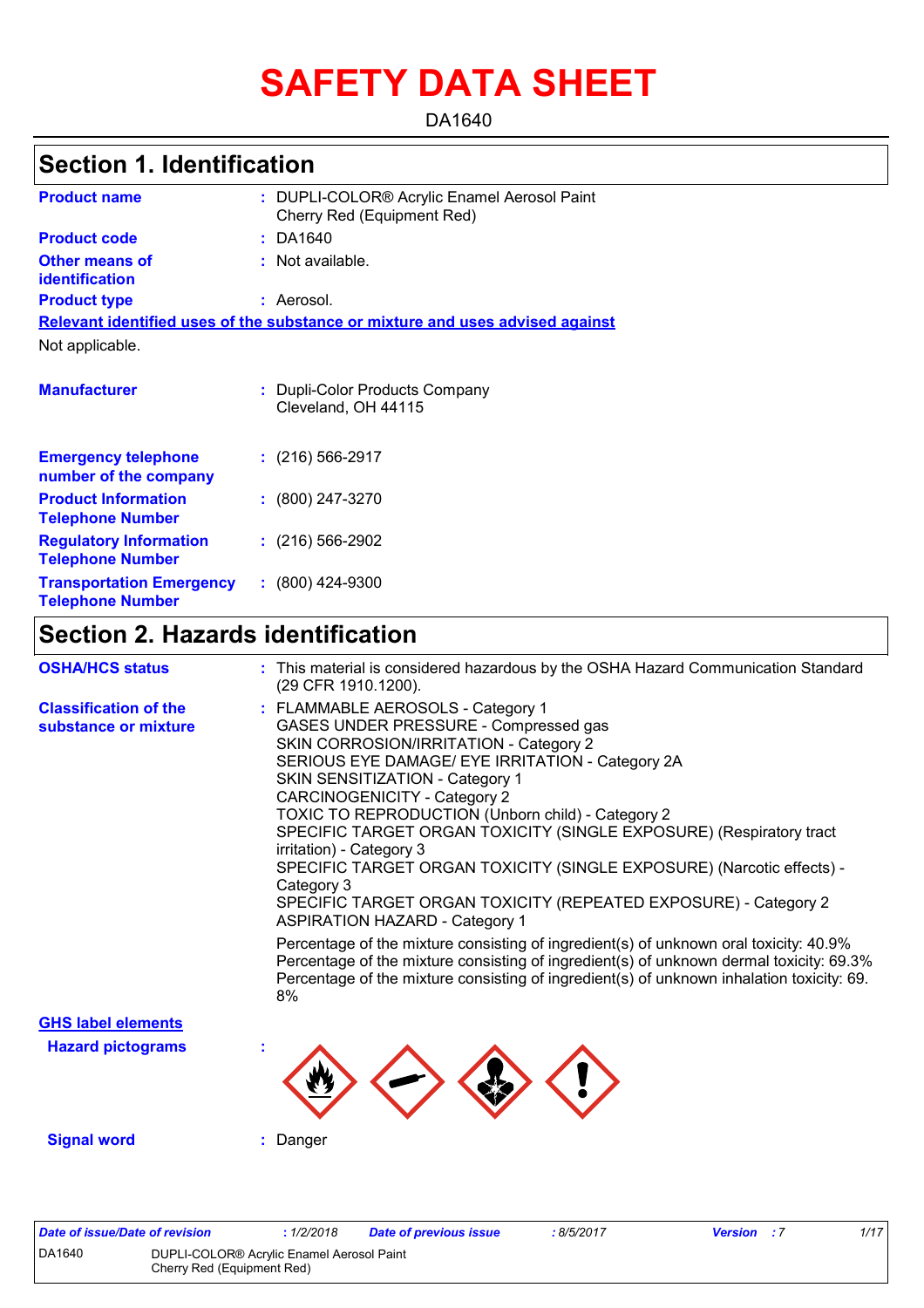## **Section 2. Hazards identification**

| <b>Hazard statements</b><br><b>Precautionary statements</b> | : Extremely flammable aerosol.<br>Contains gas under pressure; may explode if heated.<br>Causes serious eye irritation.<br>Causes skin irritation.<br>May cause an allergic skin reaction.<br>Suspected of damaging the unborn child.<br>Suspected of causing cancer.<br>May be fatal if swallowed and enters airways.<br>May cause respiratory irritation.<br>May cause drowsiness or dizziness.<br>May cause damage to organs through prolonged or repeated exposure.                                                                                                                                                                                                       |
|-------------------------------------------------------------|-------------------------------------------------------------------------------------------------------------------------------------------------------------------------------------------------------------------------------------------------------------------------------------------------------------------------------------------------------------------------------------------------------------------------------------------------------------------------------------------------------------------------------------------------------------------------------------------------------------------------------------------------------------------------------|
| <b>General</b>                                              | : Read label before use. Keep out of reach of children. If medical advice is needed, have<br>product container or label at hand.                                                                                                                                                                                                                                                                                                                                                                                                                                                                                                                                              |
| <b>Prevention</b>                                           | : Obtain special instructions before use. Do not handle until all safety precautions have<br>been read and understood. Wear protective gloves. Wear eye or face protection.<br>Wear protective clothing. Keep away from heat, hot surfaces, sparks, open flames and<br>other ignition sources. No smoking. Do not spray on an open flame or other ignition<br>source. Use only outdoors or in a well-ventilated area. Do not breathe dust or mist.<br>Wash hands thoroughly after handling. Contaminated work clothing must not be<br>allowed out of the workplace. Pressurized container: Do not pierce or burn, even after<br>use.                                          |
| <b>Response</b>                                             | : Get medical attention if you feel unwell. IF exposed or concerned: Get medical<br>attention. IF INHALED: Remove person to fresh air and keep comfortable for breathing.<br>Call a POISON CENTER or physician if you feel unwell. IF SWALLOWED:<br>Immediately call a POISON CENTER or physician. Do NOT induce vomiting. IF ON<br>SKIN: Wash with plenty of soap and water. Wash contaminated clothing before reuse.<br>If skin irritation or rash occurs: Get medical attention. IF IN EYES: Rinse cautiously<br>with water for several minutes. Remove contact lenses, if present and easy to do.<br>Continue rinsing. If eye irritation persists: Get medical attention. |
| <b>Storage</b>                                              | : Store locked up. Protect from sunlight. Do not expose to temperatures exceeding 50<br>°C/122 °F. Store in a well-ventilated place.                                                                                                                                                                                                                                                                                                                                                                                                                                                                                                                                          |
| <b>Disposal</b>                                             | : Dispose of contents and container in accordance with all local, regional, national and<br>international regulations.                                                                                                                                                                                                                                                                                                                                                                                                                                                                                                                                                        |
| <b>Supplemental label</b><br>elements                       | DELAYED EFFECTS FROM LONG TERM OVEREXPOSURE. Contains solvents which<br>can cause permanent brain and nervous system damage. Intentional misuse by<br>deliberately concentrating and inhaling the contents can be harmful or fatal. WARNING:<br>This product contains chemicals known to the State of California to cause cancer and<br>birth defects or other reproductive harm.                                                                                                                                                                                                                                                                                             |
|                                                             | Please refer to the SDS for additional information. Keep out of reach of children. Keep<br>upright in a cool, dry place. Do not discard empty can in trash compactor.                                                                                                                                                                                                                                                                                                                                                                                                                                                                                                         |
| <b>Hazards not otherwise</b><br>classified                  | : DANGER: Rags, steel wool, other waste soaked with this product, and sanding residue<br>may spontaneously catch fire if improperly discarded. Immediately place rags, steel<br>wool, other waste soaked with this product, and sanding residue in a sealed, water-filled,<br>metal container. Dispose of in accordance with local fire regulations.                                                                                                                                                                                                                                                                                                                          |

## **Section 3. Composition/information on ingredients**

| Substance/mixture                              | $:$ Mixture      |
|------------------------------------------------|------------------|
| <b>Other means of</b><br><i>identification</i> | : Not available. |

**CAS number/other identifiers**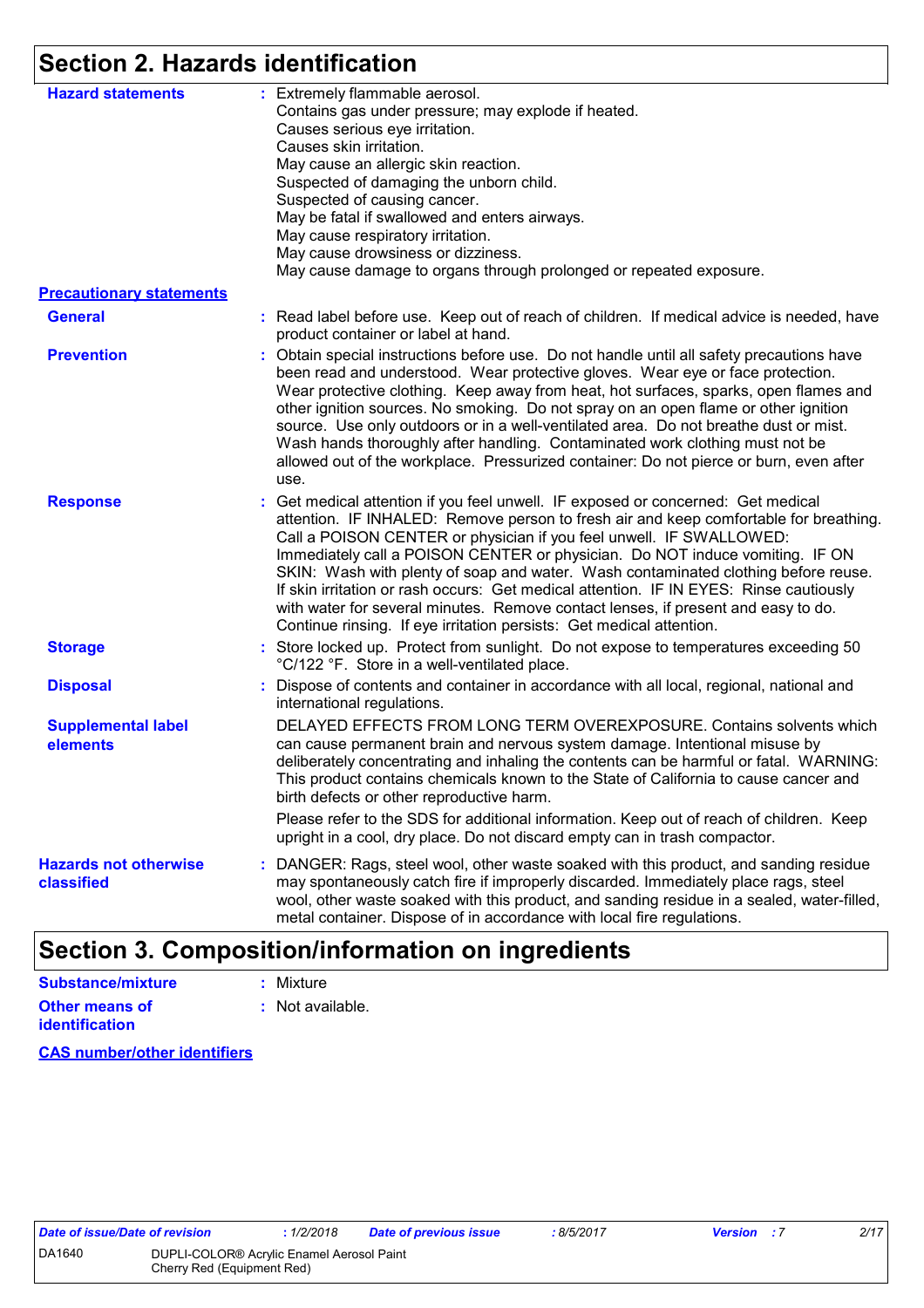## **Section 3. Composition/information on ingredients**

| <b>Ingredient name</b>            | % by weight | <b>CAS number</b> |
|-----------------------------------|-------------|-------------------|
| Acetone                           | 24.4        | 67-64-1           |
| Propane                           | 20.4        | 74-98-6           |
| Lt. Aliphatic Hydrocarbon Solvent | 10.9        | 64742-89-8        |
| n-Butyl Acetate                   | 10.14       | 123-86-4          |
| <b>Butane</b>                     | 9.6         | 106-97-8          |
| Ethyl 3-Ethoxypropionate          | 4           | 763-69-9          |
| Xylene                            | 1.53        | 1330-20-7         |
| Ethylbenzene                      | 0.38        | $100 - 41 - 4$    |
| <b>Titanium Dioxide</b>           | 10.27       | 13463-67-7        |
| <b>Unsaturated Fatty Acids</b>    | 0.15        |                   |
| Zirconium 2-Ethylhexanoate        | 0.13        | 22464-99-9        |

Any concentration shown as a range is to protect confidentiality or is due to batch variation.

**There are no additional ingredients present which, within the current knowledge of the supplier and in the concentrations applicable, are classified as hazardous to health and hence require reporting in this section.**

**Occupational exposure limits, if available, are listed in Section 8.**

### **Section 4. First aid measures**

#### **Description of necessary first aid measures**

| <b>Eye contact</b>  | : Immediately flush eyes with plenty of water, occasionally lifting the upper and lower<br>eyelids. Check for and remove any contact lenses. Continue to rinse for at least 10<br>minutes. Get medical attention.                                                                                                                                                                                                                                                                                                                                                                                                                                                                                                                                                                                                                                                                                              |
|---------------------|----------------------------------------------------------------------------------------------------------------------------------------------------------------------------------------------------------------------------------------------------------------------------------------------------------------------------------------------------------------------------------------------------------------------------------------------------------------------------------------------------------------------------------------------------------------------------------------------------------------------------------------------------------------------------------------------------------------------------------------------------------------------------------------------------------------------------------------------------------------------------------------------------------------|
| <b>Inhalation</b>   | : Remove victim to fresh air and keep at rest in a position comfortable for breathing. If it<br>is suspected that fumes are still present, the rescuer should wear an appropriate mask<br>or self-contained breathing apparatus. If not breathing, if breathing is irregular or if<br>respiratory arrest occurs, provide artificial respiration or oxygen by trained personnel. It<br>may be dangerous to the person providing aid to give mouth-to-mouth resuscitation.<br>Get medical attention. If necessary, call a poison center or physician. If unconscious,<br>place in recovery position and get medical attention immediately. Maintain an open<br>airway. Loosen tight clothing such as a collar, tie, belt or waistband. In case of<br>inhalation of decomposition products in a fire, symptoms may be delayed. The exposed<br>person may need to be kept under medical surveillance for 48 hours. |
| <b>Skin contact</b> | : Wash with plenty of soap and water. Remove contaminated clothing and shoes. Wash<br>contaminated clothing thoroughly with water before removing it, or wear gloves.<br>Continue to rinse for at least 10 minutes. Get medical attention. In the event of any<br>complaints or symptoms, avoid further exposure. Wash clothing before reuse. Clean<br>shoes thoroughly before reuse.                                                                                                                                                                                                                                                                                                                                                                                                                                                                                                                          |
| <b>Ingestion</b>    | : Get medical attention immediately. Call a poison center or physician. Wash out mouth<br>with water. Remove dentures if any. Remove victim to fresh air and keep at rest in a<br>position comfortable for breathing. If material has been swallowed and the exposed<br>person is conscious, give small quantities of water to drink. Stop if the exposed person<br>feels sick as vomiting may be dangerous. Aspiration hazard if swallowed. Can enter<br>lungs and cause damage. Do not induce vomiting. If vomiting occurs, the head should<br>be kept low so that vomit does not enter the lungs. Never give anything by mouth to an<br>unconscious person. If unconscious, place in recovery position and get medical<br>attention immediately. Maintain an open airway. Loosen tight clothing such as a collar,<br>tie, belt or waistband.                                                                |

**Most important symptoms/effects, acute and delayed**

| <b>Potential acute health effects</b> |                                                                                                                              |
|---------------------------------------|------------------------------------------------------------------------------------------------------------------------------|
| <b>Eye contact</b>                    | : Causes serious eye irritation.                                                                                             |
| <b>Inhalation</b>                     | : Can cause central nervous system (CNS) depression. May cause drowsiness or<br>dizziness. May cause respiratory irritation. |
| <b>Skin contact</b>                   | : Causes skin irritation. May cause an allergic skin reaction.                                                               |
| <b>Ingestion</b>                      | : Can cause central nervous system (CNS) depression. May be fatal if swallowed and<br>enters airways.                        |

| Date of issue/Date of revision |                                                                         | : 1/2/2018 | Date of previous issue | : 8/5/2017 | <b>Version</b> : 7 | 3/17 |
|--------------------------------|-------------------------------------------------------------------------|------------|------------------------|------------|--------------------|------|
| DA1640                         | DUPLI-COLOR® Acrylic Enamel Aerosol Paint<br>Cherry Red (Equipment Red) |            |                        |            |                    |      |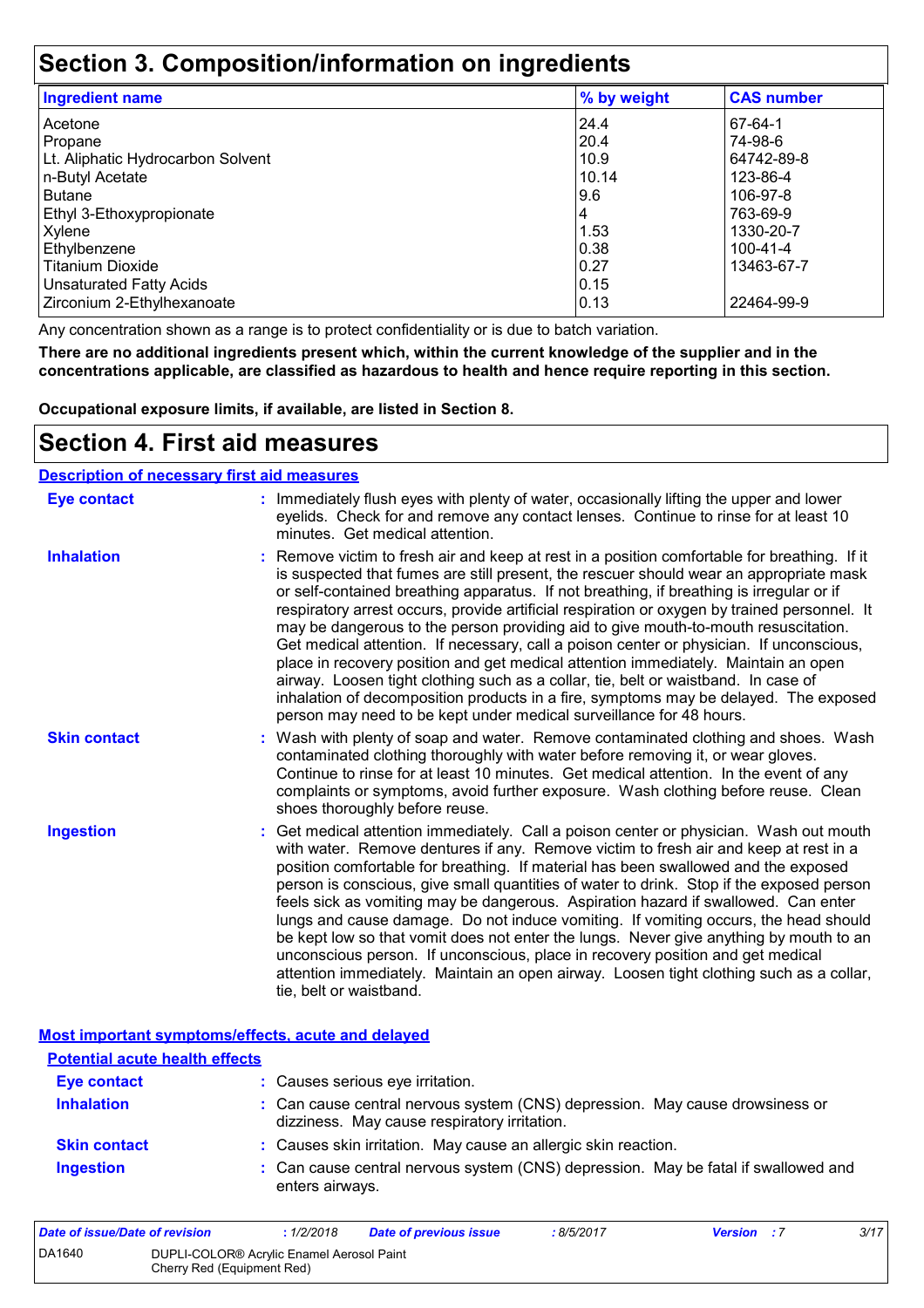# **Section 4. First aid measures**

| <u>Over-exposure signs/symptoms</u> |                                                                                                                                                                                                                                                                         |  |
|-------------------------------------|-------------------------------------------------------------------------------------------------------------------------------------------------------------------------------------------------------------------------------------------------------------------------|--|
| <b>Eye contact</b>                  | : Adverse symptoms may include the following:<br>pain or irritation<br>watering<br>redness                                                                                                                                                                              |  |
| <b>Inhalation</b>                   | : Adverse symptoms may include the following:<br>respiratory tract irritation<br>coughing<br>nausea or vomiting<br>headache<br>drowsiness/fatigue<br>dizziness/vertigo<br>unconsciousness<br>reduced fetal weight<br>increase in fetal deaths<br>skeletal malformations |  |
| <b>Skin contact</b>                 | : Adverse symptoms may include the following:<br>irritation<br>redness<br>reduced fetal weight<br>increase in fetal deaths<br>skeletal malformations                                                                                                                    |  |
| <b>Ingestion</b>                    | : Adverse symptoms may include the following:<br>nausea or vomiting<br>reduced fetal weight<br>increase in fetal deaths<br>skeletal malformations                                                                                                                       |  |
|                                     |                                                                                                                                                                                                                                                                         |  |

#### **Indication of immediate medical attention and special treatment needed, if necessary**

| <b>Notes to physician</b>         | : In case of inhalation of decomposition products in a fire, symptoms may be delayed.<br>The exposed person may need to be kept under medical surveillance for 48 hours.                                                                                                                                                                                                                                        |
|-----------------------------------|-----------------------------------------------------------------------------------------------------------------------------------------------------------------------------------------------------------------------------------------------------------------------------------------------------------------------------------------------------------------------------------------------------------------|
| <b>Specific treatments</b>        | : No specific treatment.                                                                                                                                                                                                                                                                                                                                                                                        |
| <b>Protection of first-aiders</b> | : No action shall be taken involving any personal risk or without suitable training. If it is<br>suspected that fumes are still present, the rescuer should wear an appropriate mask or<br>self-contained breathing apparatus. It may be dangerous to the person providing aid to<br>give mouth-to-mouth resuscitation. Wash contaminated clothing thoroughly with water<br>before removing it, or wear gloves. |

**See toxicological information (Section 11)**

## **Section 5. Fire-fighting measures**

| <b>Extinguishing media</b>                           |                                                                                                                                                                                                                                                                                                                                                                                                                                                     |
|------------------------------------------------------|-----------------------------------------------------------------------------------------------------------------------------------------------------------------------------------------------------------------------------------------------------------------------------------------------------------------------------------------------------------------------------------------------------------------------------------------------------|
| <b>Suitable extinguishing</b><br>media               | : Use an extinguishing agent suitable for the surrounding fire.                                                                                                                                                                                                                                                                                                                                                                                     |
| <b>Unsuitable extinguishing</b><br>media             | $:$ None known.                                                                                                                                                                                                                                                                                                                                                                                                                                     |
| <b>Specific hazards arising</b><br>from the chemical | Extremely flammable aerosol. Runoff to sewer may create fire or explosion hazard. In<br>a fire or if heated, a pressure increase will occur and the container may burst, with the<br>risk of a subsequent explosion. Gas may accumulate in low or confined areas or travel<br>a considerable distance to a source of ignition and flash back, causing fire or explosion.<br>Bursting aerosol containers may be propelled from a fire at high speed. |
| <b>Hazardous thermal</b><br>decomposition products   | Decomposition products may include the following materials:<br>carbon dioxide<br>carbon monoxide<br>nitrogen oxides                                                                                                                                                                                                                                                                                                                                 |

| Date of issue/Date of revision |                                                                                     | : 1/2/2018 | Date of previous issue | : 8/5/2017 | <b>Version</b> : 7 | 4/17 |
|--------------------------------|-------------------------------------------------------------------------------------|------------|------------------------|------------|--------------------|------|
| DA1640                         | DUPLI-COLOR <sup>®</sup> Acrylic Enamel Aerosol Paint<br>Cherry Red (Equipment Red) |            |                        |            |                    |      |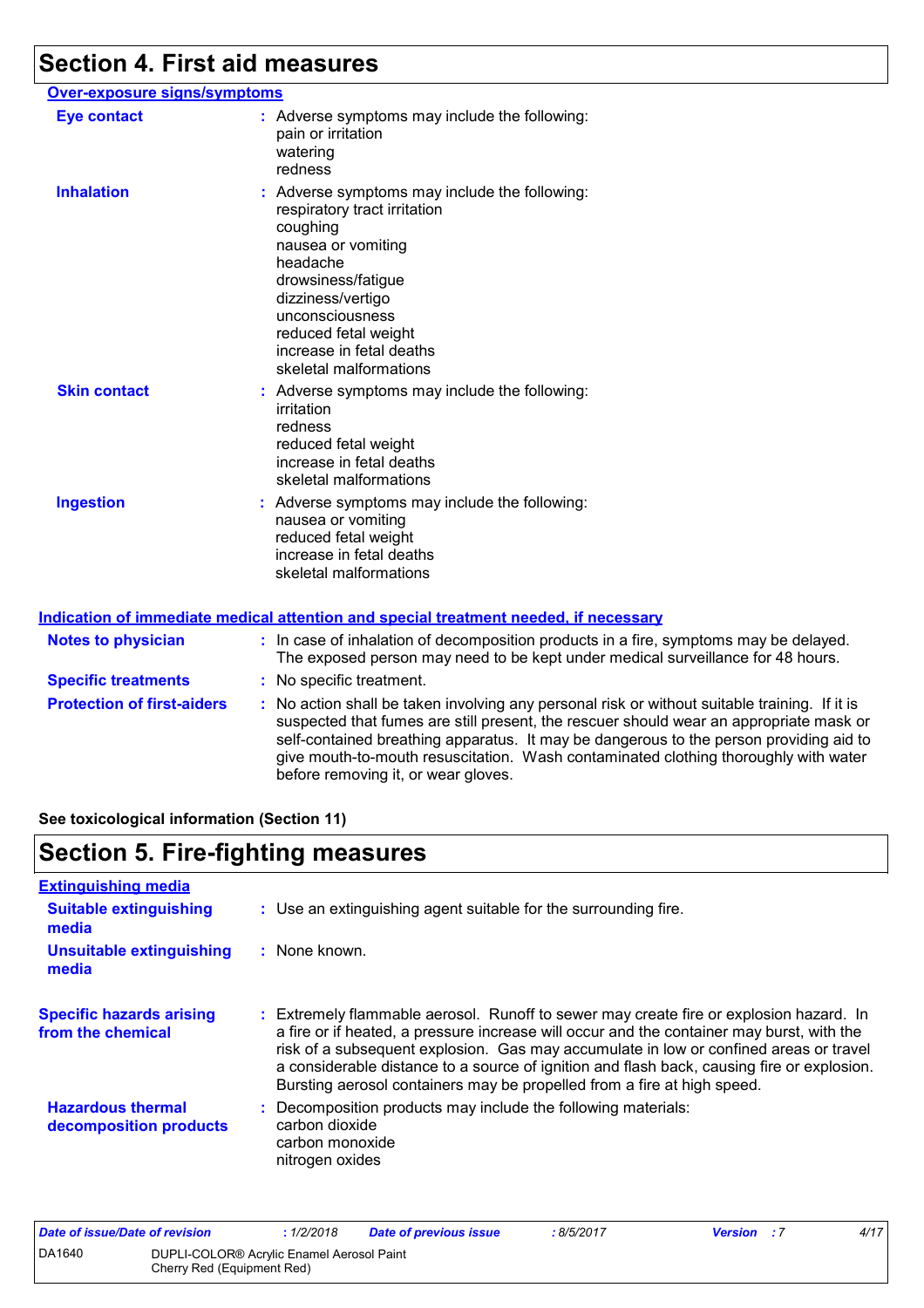## **Section 5. Fire-fighting measures**

| <b>Special protective actions</b><br>for fire-fighters | : Promptly isolate the scene by removing all persons from the vicinity of the incident if<br>there is a fire. No action shall be taken involving any personal risk or without suitable<br>training. Move containers from fire area if this can be done without risk. Use water<br>spray to keep fire-exposed containers cool. |
|--------------------------------------------------------|-------------------------------------------------------------------------------------------------------------------------------------------------------------------------------------------------------------------------------------------------------------------------------------------------------------------------------|
| <b>Special protective</b>                              | : Fire-fighters should wear appropriate protective equipment and self-contained breathing                                                                                                                                                                                                                                     |
| equipment for fire-fighters                            | apparatus (SCBA) with a full face-piece operated in positive pressure mode.                                                                                                                                                                                                                                                   |

## **Section 6. Accidental release measures**

|                                                                                                  | <b>Personal precautions, protective equipment and emergency procedures</b>                                                                                                                                                                                                                                                                                                                                                                                                                                                                                                                                                                                                                                                                                                       |
|--------------------------------------------------------------------------------------------------|----------------------------------------------------------------------------------------------------------------------------------------------------------------------------------------------------------------------------------------------------------------------------------------------------------------------------------------------------------------------------------------------------------------------------------------------------------------------------------------------------------------------------------------------------------------------------------------------------------------------------------------------------------------------------------------------------------------------------------------------------------------------------------|
| For non-emergency<br>personnel                                                                   | : No action shall be taken involving any personal risk or without suitable training.<br>Evacuate surrounding areas. Keep unnecessary and unprotected personnel from<br>entering. In the case of aerosols being ruptured, care should be taken due to the rapid<br>escape of the pressurized contents and propellant. If a large number of containers are<br>ruptured, treat as a bulk material spillage according to the instructions in the clean-up<br>section. Do not touch or walk through spilled material. Shut off all ignition sources. No<br>flares, smoking or flames in hazard area. Avoid breathing vapor or mist. Provide<br>adequate ventilation. Wear appropriate respirator when ventilation is inadequate. Put<br>on appropriate personal protective equipment. |
| For emergency responders                                                                         | : If specialized clothing is required to deal with the spillage, take note of any information in<br>Section 8 on suitable and unsuitable materials. See also the information in "For non-<br>emergency personnel".                                                                                                                                                                                                                                                                                                                                                                                                                                                                                                                                                               |
| <b>Environmental precautions</b><br><b>Methods and materials for containment and cleaning up</b> | : Avoid dispersal of spilled material and runoff and contact with soil, waterways, drains<br>and sewers. Inform the relevant authorities if the product has caused environmental<br>pollution (sewers, waterways, soil or air).                                                                                                                                                                                                                                                                                                                                                                                                                                                                                                                                                  |
|                                                                                                  |                                                                                                                                                                                                                                                                                                                                                                                                                                                                                                                                                                                                                                                                                                                                                                                  |
| <b>Small spill</b>                                                                               | : Stop leak if without risk. Move containers from spill area. Use spark-proof tools and<br>explosion-proof equipment. Dilute with water and mop up if water-soluble. Alternatively,<br>or if water-insoluble, absorb with an inert dry material and place in an appropriate waste<br>disposal container. Dispose of via a licensed waste disposal contractor.                                                                                                                                                                                                                                                                                                                                                                                                                    |
| <b>Large spill</b>                                                                               | : Stop leak if without risk. Move containers from spill area. Use spark-proof tools and<br>explosion-proof equipment. Approach release from upwind. Prevent entry into sewers,<br>water courses, basements or confined areas. Wash spillages into an effluent treatment<br>plant or proceed as follows. Contain and collect spillage with non-combustible,<br>absorbent material e.g. sand, earth, vermiculite or diatomaceous earth and place in<br>container for disposal according to local regulations (see Section 13). Dispose of via a<br>licensed waste disposal contractor. Contaminated absorbent material may pose the<br>same hazard as the spilled product. Note: see Section 1 for emergency contact<br>information and Section 13 for waste disposal.             |

## **Section 7. Handling and storage**

### **Precautions for safe handling**

| <b>Protective measures</b> | : Put on appropriate personal protective equipment (see Section 8). Persons with a<br>history of skin sensitization problems should not be employed in any process in which<br>this product is used. Pressurized container: protect from sunlight and do not expose to<br>temperatures exceeding 50°C. Do not pierce or burn, even after use. Avoid exposure -<br>obtain special instructions before use. Avoid exposure during pregnancy. Do not<br>handle until all safety precautions have been read and understood. Do not get in eyes<br>or on skin or clothing. Do not breathe vapor or mist. Do not swallow. Avoid breathing<br>gas. Use only with adequate ventilation. Wear appropriate respirator when ventilation is<br>inadequate. Store and use away from heat, sparks, open flame or any other ignition<br>source. Use explosion-proof electrical (ventilating, lighting and material handling)<br>equipment. Use only non-sparking tools. Empty containers retain product residue and |
|----------------------------|------------------------------------------------------------------------------------------------------------------------------------------------------------------------------------------------------------------------------------------------------------------------------------------------------------------------------------------------------------------------------------------------------------------------------------------------------------------------------------------------------------------------------------------------------------------------------------------------------------------------------------------------------------------------------------------------------------------------------------------------------------------------------------------------------------------------------------------------------------------------------------------------------------------------------------------------------------------------------------------------------|
|                            | can be hazardous.                                                                                                                                                                                                                                                                                                                                                                                                                                                                                                                                                                                                                                                                                                                                                                                                                                                                                                                                                                                    |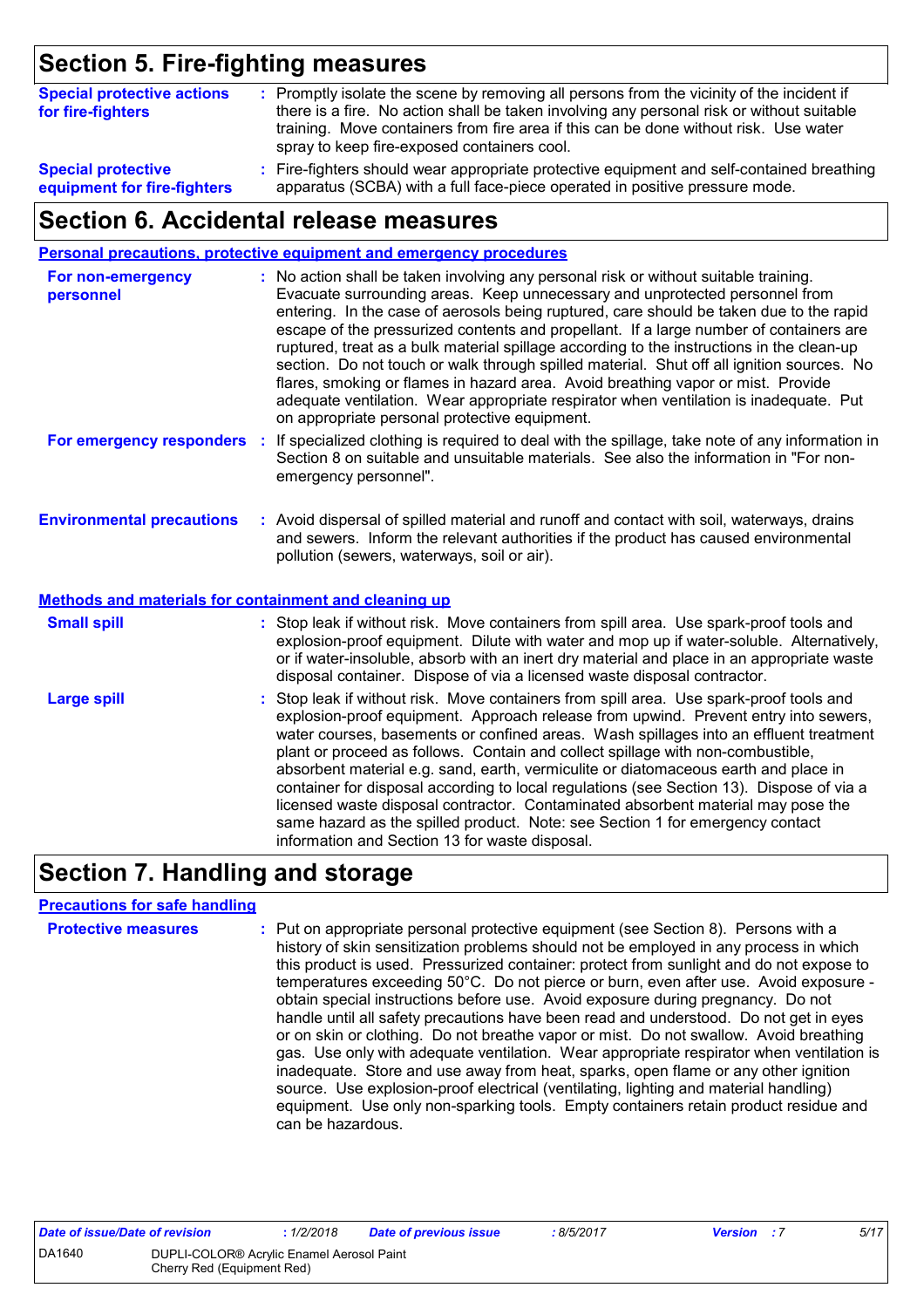## **Section 7. Handling and storage**

| <b>Advice on general</b><br>occupational hygiene                                 |    | : Eating, drinking and smoking should be prohibited in areas where this material is<br>handled, stored and processed. Workers should wash hands and face before eating,<br>drinking and smoking. Remove contaminated clothing and protective equipment before<br>entering eating areas. See also Section 8 for additional information on hygiene<br>measures.                                                      |
|----------------------------------------------------------------------------------|----|--------------------------------------------------------------------------------------------------------------------------------------------------------------------------------------------------------------------------------------------------------------------------------------------------------------------------------------------------------------------------------------------------------------------|
| <b>Conditions for safe storage,</b><br>including any<br><b>incompatibilities</b> | ÷. | Store in accordance with local regulations. Store away from direct sunlight in a dry, cool<br>and well-ventilated area, away from incompatible materials (see Section 10) and food<br>and drink. Protect from sunlight. Store locked up. Eliminate all ignition sources. Use<br>appropriate containment to avoid environmental contamination. See Section 10 for<br>incompatible materials before handling or use. |

## **Section 8. Exposure controls/personal protection**

#### **Control parameters**

**Occupational exposure limits (OSHA United States)**

| <b>Ingredient name</b>                                                        | <b>Exposure limits</b>                                                                                                                                                                                                                                                                                                                                                                 |
|-------------------------------------------------------------------------------|----------------------------------------------------------------------------------------------------------------------------------------------------------------------------------------------------------------------------------------------------------------------------------------------------------------------------------------------------------------------------------------|
| Acetone                                                                       | ACGIH TLV (United States, 3/2016).<br>TWA: 250 ppm 8 hours.<br>STEL: 500 ppm 15 minutes.<br>NIOSH REL (United States, 10/2016).<br>TWA: 250 ppm 10 hours.<br>TWA: 590 mg/m <sup>3</sup> 10 hours.<br>OSHA PEL (United States, 6/2016).<br>TWA: 1000 ppm 8 hours.<br>TWA: 2400 mg/m <sup>3</sup> 8 hours.                                                                               |
| Propane                                                                       | NIOSH REL (United States, 10/2016).<br>TWA: 1000 ppm 10 hours.<br>TWA: 1800 mg/m <sup>3</sup> 10 hours.<br>OSHA PEL (United States, 6/2016).<br>TWA: 1000 ppm 8 hours.<br>TWA: 1800 mg/m <sup>3</sup> 8 hours.                                                                                                                                                                         |
| Lt. Aliphatic Hydrocarbon Solvent<br>n-Butyl Acetate                          | None.<br>NIOSH REL (United States, 10/2016).<br>TWA: 150 ppm 10 hours.<br>TWA: 710 mg/m <sup>3</sup> 10 hours.<br>STEL: 200 ppm 15 minutes.<br>STEL: 950 mg/m <sup>3</sup> 15 minutes.<br>OSHA PEL (United States, 6/2016).<br>TWA: 150 ppm 8 hours.<br>TWA: 710 mg/m <sup>3</sup> 8 hours.<br>ACGIH TLV (United States, 3/2016).<br>STEL: 150 ppm 15 minutes.<br>TWA: 50 ppm 8 hours. |
| <b>Butane</b>                                                                 | NIOSH REL (United States, 10/2016).<br>TWA: 800 ppm 10 hours.<br>TWA: 1900 mg/m <sup>3</sup> 10 hours.<br>ACGIH TLV (United States, 3/2016).<br>STEL: 1000 ppm 15 minutes.                                                                                                                                                                                                             |
| Ethyl 3-Ethoxypropionate<br>Xylene                                            | None.<br>ACGIH TLV (United States, 3/2016).<br>TWA: 100 ppm 8 hours.<br>TWA: $434$ mg/m <sup>3</sup> 8 hours.<br>STEL: 150 ppm 15 minutes.<br>STEL: 651 mg/m <sup>3</sup> 15 minutes.<br>OSHA PEL (United States, 6/2016).<br>TWA: 100 ppm 8 hours.<br>TWA: 435 mg/m <sup>3</sup> 8 hours.                                                                                             |
| Ethylbenzene                                                                  | ACGIH TLV (United States, 3/2016).<br>TWA: 20 ppm 8 hours.                                                                                                                                                                                                                                                                                                                             |
| Date of issue/Date of revision<br>: 1/2/2018<br><b>Date of previous issue</b> | 6/17<br>:8/5/2017<br><b>Version</b> : 7                                                                                                                                                                                                                                                                                                                                                |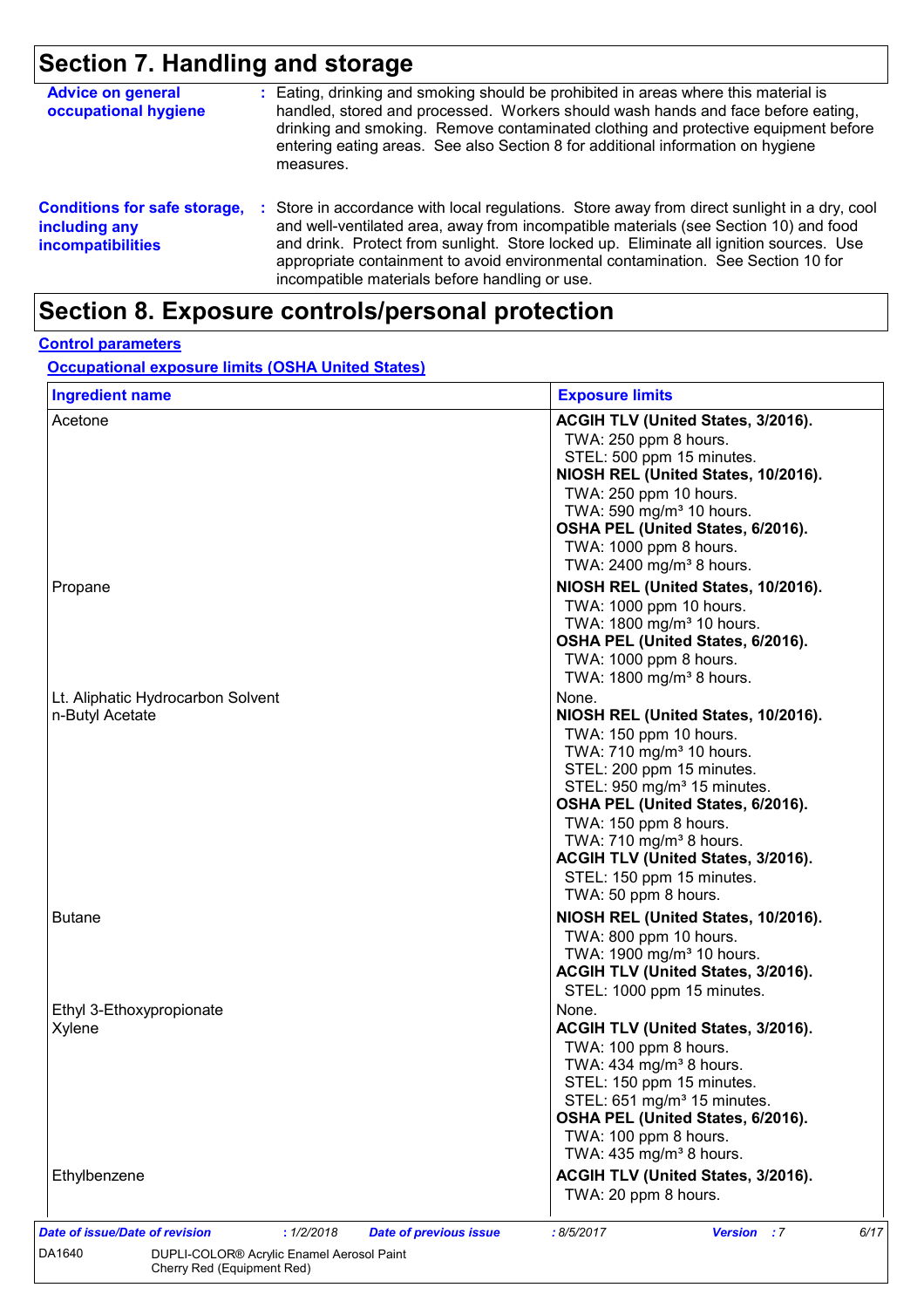|                                | NIOSH REL (United States, 10/2016).                 |
|--------------------------------|-----------------------------------------------------|
|                                | TWA: 100 ppm 10 hours.                              |
|                                | TWA: 435 mg/m <sup>3</sup> 10 hours.                |
|                                | STEL: 125 ppm 15 minutes.                           |
|                                | STEL: 545 mg/m <sup>3</sup> 15 minutes.             |
|                                | OSHA PEL (United States, 6/2016).                   |
|                                | TWA: 100 ppm 8 hours.                               |
|                                | TWA: $435 \text{ mg/m}^3$ 8 hours.                  |
| Titanium Dioxide               | ACGIH TLV (United States, 3/2016).                  |
|                                | TWA: 10 mg/m <sup>3</sup> 8 hours.                  |
|                                | OSHA PEL (United States, 6/2016).                   |
|                                | TWA: 15 mg/m <sup>3</sup> 8 hours. Form: Total dust |
| <b>Unsaturated Fatty Acids</b> | None.                                               |
| Zirconium 2-Ethylhexanoate     | ACGIH TLV (United States, 3/2016).                  |
|                                | TWA: $5 \text{ mg/m}^3$ , (as Zr) 8 hours.          |
|                                | STEL: 10 mg/m <sup>3</sup> , (as Zr) 15 minutes.    |
|                                | NIOSH REL (United States, 10/2016).                 |
|                                | TWA: $5 \text{ mg/m}^3$ , (as Zr) 10 hours.         |
|                                | STEL: 10 mg/m <sup>3</sup> , (as Zr) 15 minutes.    |
|                                | OSHA PEL (United States, 6/2016).                   |
|                                | TWA: $5 \text{ mg/m}^3$ , (as Zr) 8 hours.          |
|                                |                                                     |

#### **Occupational exposure limits (Canada)**

Cherry Red (Equipment Red)

| <b>Ingredient name</b>     | <b>Exposure limits</b>                                                                                                                                                                                                                                                                                                                                                                                                                                                                                                                                                                                                                                                                                                                  |
|----------------------------|-----------------------------------------------------------------------------------------------------------------------------------------------------------------------------------------------------------------------------------------------------------------------------------------------------------------------------------------------------------------------------------------------------------------------------------------------------------------------------------------------------------------------------------------------------------------------------------------------------------------------------------------------------------------------------------------------------------------------------------------|
| Acetone                    | CA Alberta Provincial (Canada, 4/2009).<br>8 hrs OEL: 1200 mg/m <sup>3</sup> 8 hours.<br>15 min OEL: 1800 mg/m <sup>3</sup> 15 minutes.<br>8 hrs OEL: 500 ppm 8 hours.<br>15 min OEL: 750 ppm 15 minutes.<br><b>CA British Columbia Provincial (Canada,</b><br>7/2016).<br>TWA: 250 ppm 8 hours.<br>STEL: 500 ppm 15 minutes.<br>CA Ontario Provincial (Canada, 7/2015).<br>TWA: 500 ppm 8 hours.<br>STEL: 750 ppm 15 minutes.<br>CA Québec Provincial (Canada, 1/2014).<br>TWAEV: 500 ppm 8 hours.<br>TWAEV: 1190 mg/m <sup>3</sup> 8 hours.<br>STEV: 1000 ppm 15 minutes.<br>STEV: 2380 mg/m <sup>3</sup> 15 minutes.<br><b>CA Saskatchewan Provincial (Canada,</b><br>7/2013).<br>STEL: 750 ppm 15 minutes.<br>TWA: 500 ppm 8 hours. |
| Propane<br>n-Butyl Acetate | CA Alberta Provincial (Canada, 4/2009).<br>8 hrs OEL: 1000 ppm 8 hours.<br><b>CA British Columbia Provincial (Canada,</b><br>7/2016).<br>TWA: 1000 ppm 8 hours.<br>CA Québec Provincial (Canada, 1/2014).<br>TWAEV: 1000 ppm 8 hours.<br>TWAEV: 1800 mg/m <sup>3</sup> 8 hours.<br>CA Ontario Provincial (Canada, 7/2015).<br>TWA: 1000 ppm 8 hours.<br><b>CA Saskatchewan Provincial (Canada,</b><br>7/2013).<br>STEL: 1250 ppm 15 minutes.<br>TWA: 1000 ppm 8 hours.<br>CA Alberta Provincial (Canada, 4/2009).                                                                                                                                                                                                                       |
|                            |                                                                                                                                                                                                                                                                                                                                                                                                                                                                                                                                                                                                                                                                                                                                         |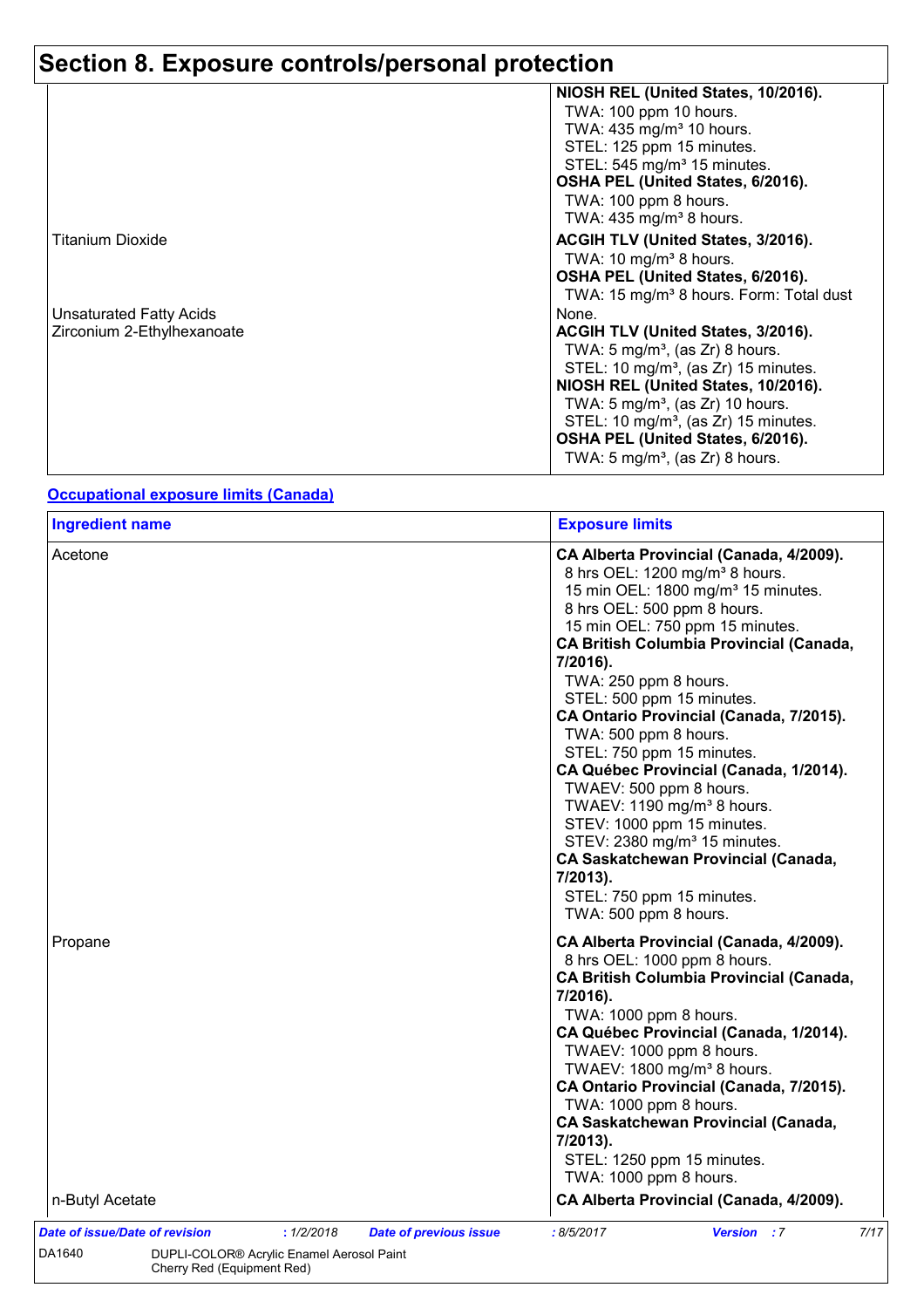|                                       |            |                               | 15 min OEL: 200 ppm 15 minutes.<br>15 min OEL: 950 mg/m <sup>3</sup> 15 minutes.<br>8 hrs OEL: 150 ppm 8 hours. |
|---------------------------------------|------------|-------------------------------|-----------------------------------------------------------------------------------------------------------------|
|                                       |            |                               | 8 hrs OEL: 713 mg/m <sup>3</sup> 8 hours.                                                                       |
|                                       |            |                               | <b>CA British Columbia Provincial (Canada,</b>                                                                  |
|                                       |            |                               | 7/2016).                                                                                                        |
|                                       |            |                               | TWA: 20 ppm 8 hours.                                                                                            |
|                                       |            |                               | CA Ontario Provincial (Canada, 7/2015).                                                                         |
|                                       |            |                               | TWA: 150 ppm 8 hours.                                                                                           |
|                                       |            |                               | STEL: 200 ppm 15 minutes.                                                                                       |
|                                       |            |                               | CA Québec Provincial (Canada, 1/2014).<br>TWAEV: 150 ppm 8 hours.                                               |
|                                       |            |                               | TWAEV: 713 mg/m <sup>3</sup> 8 hours.                                                                           |
|                                       |            |                               | STEV: 200 ppm 15 minutes.                                                                                       |
|                                       |            |                               | STEV: 950 mg/m <sup>3</sup> 15 minutes.                                                                         |
|                                       |            |                               | <b>CA Saskatchewan Provincial (Canada,</b>                                                                      |
|                                       |            |                               | 7/2013).                                                                                                        |
|                                       |            |                               | STEL: 200 ppm 15 minutes.                                                                                       |
|                                       |            |                               | TWA: 150 ppm 8 hours.                                                                                           |
| <b>Butane</b>                         |            |                               | CA Alberta Provincial (Canada, 4/2009).                                                                         |
|                                       |            |                               | 8 hrs OEL: 1000 ppm 8 hours.                                                                                    |
|                                       |            |                               | <b>CA British Columbia Provincial (Canada,</b>                                                                  |
|                                       |            |                               | 7/2016).                                                                                                        |
|                                       |            |                               | TWA: 600 ppm 8 hours.                                                                                           |
|                                       |            |                               | STEL: 750 ppm 15 minutes.                                                                                       |
|                                       |            |                               | CA Québec Provincial (Canada, 1/2014).                                                                          |
|                                       |            |                               | TWAEV: 800 ppm 8 hours.                                                                                         |
|                                       |            |                               | TWAEV: 1900 mg/m <sup>3</sup> 8 hours.                                                                          |
|                                       |            |                               | CA Ontario Provincial (Canada, 7/2015).                                                                         |
|                                       |            |                               | TWA: 800 ppm 8 hours.                                                                                           |
|                                       |            |                               | <b>CA Saskatchewan Provincial (Canada,</b><br>7/2013).                                                          |
|                                       |            |                               | STEL: 1250 ppm 15 minutes.                                                                                      |
|                                       |            |                               | TWA: 1000 ppm 8 hours.                                                                                          |
| Xylene                                |            |                               |                                                                                                                 |
|                                       |            |                               | CA Alberta Provincial (Canada, 4/2009).<br>8 hrs OEL: 100 ppm 8 hours.                                          |
|                                       |            |                               | 15 min OEL: 651 mg/m <sup>3</sup> 15 minutes.                                                                   |
|                                       |            |                               | 15 min OEL: 150 ppm 15 minutes.                                                                                 |
|                                       |            |                               | 8 hrs OEL: 434 mg/m <sup>3</sup> 8 hours.                                                                       |
|                                       |            |                               | <b>CA British Columbia Provincial (Canada,</b>                                                                  |
|                                       |            |                               | 7/2016).                                                                                                        |
|                                       |            |                               | TWA: 100 ppm 8 hours.                                                                                           |
|                                       |            |                               | STEL: 150 ppm 15 minutes.                                                                                       |
|                                       |            |                               | CA Québec Provincial (Canada, 1/2014).                                                                          |
|                                       |            |                               | TWAEV: 100 ppm 8 hours.                                                                                         |
|                                       |            |                               | TWAEV: 434 mg/m <sup>3</sup> 8 hours.                                                                           |
|                                       |            |                               | STEV: 150 ppm 15 minutes.                                                                                       |
|                                       |            |                               | STEV: 651 mg/m <sup>3</sup> 15 minutes.                                                                         |
|                                       |            |                               | CA Ontario Provincial (Canada, 7/2015).<br>STEL: 150 ppm 15 minutes.                                            |
|                                       |            |                               | TWA: 100 ppm 8 hours.                                                                                           |
|                                       |            |                               | <b>CA Saskatchewan Provincial (Canada,</b>                                                                      |
|                                       |            |                               | 7/2013).                                                                                                        |
|                                       |            |                               | STEL: 150 ppm 15 minutes.                                                                                       |
|                                       |            |                               | TWA: 100 ppm 8 hours.                                                                                           |
|                                       |            |                               |                                                                                                                 |
| Ethylbenzene                          |            |                               | CA Alberta Provincial (Canada, 4/2009).                                                                         |
|                                       |            |                               | 8 hrs OEL: 100 ppm 8 hours.                                                                                     |
|                                       |            |                               | 8 hrs OEL: 434 mg/m <sup>3</sup> 8 hours.                                                                       |
|                                       |            |                               | 15 min OEL: 543 mg/m <sup>3</sup> 15 minutes.<br>15 min OEL: 125 ppm 15 minutes.                                |
|                                       |            |                               | <b>CA British Columbia Provincial (Canada,</b>                                                                  |
|                                       |            |                               |                                                                                                                 |
| <b>Date of issue/Date of revision</b> | : 1/2/2018 | <b>Date of previous issue</b> | :8/5/2017<br><b>Version</b> : 7<br>8/17                                                                         |

DA1640 **DUPLI-COLOR®** Acrylic Enamel Aerosol Paint Cherry Red (Equipment Red)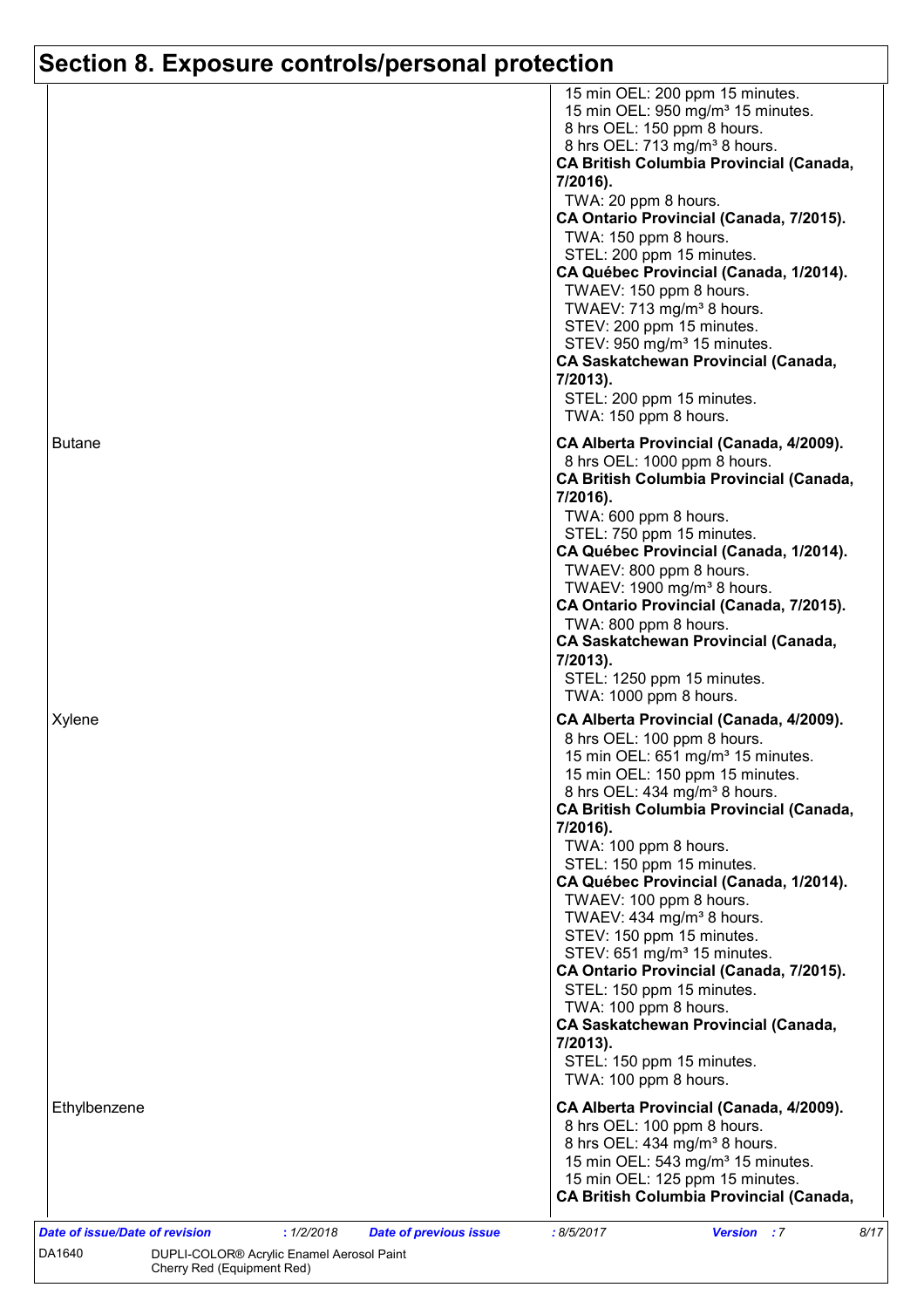| 7/2016).<br>TWA: 20 ppm 8 hours.<br>CA Ontario Provincial (Canada, 7/2015).<br>TWA: 20 ppm 8 hours.<br>CA Québec Provincial (Canada, 1/2014).<br>TWAEV: 100 ppm 8 hours.<br>TWAEV: 434 mg/m <sup>3</sup> 8 hours.<br>STEV: 125 ppm 15 minutes.                                                                                                                                                                                                                                                                                                                      |
|---------------------------------------------------------------------------------------------------------------------------------------------------------------------------------------------------------------------------------------------------------------------------------------------------------------------------------------------------------------------------------------------------------------------------------------------------------------------------------------------------------------------------------------------------------------------|
| STEV: 543 mg/m <sup>3</sup> 15 minutes.<br><b>CA Saskatchewan Provincial (Canada,</b><br>7/2013).<br>STEL: 125 ppm 15 minutes.<br>TWA: 100 ppm 8 hours.                                                                                                                                                                                                                                                                                                                                                                                                             |
| CA Alberta Provincial (Canada, 4/2009).<br>8 hrs OEL: 5 mg/m <sup>3</sup> , (as Zr) 8 hours.<br>15 min OEL: 10 mg/m <sup>3</sup> , (as Zr) 15 minutes.<br><b>CA British Columbia Provincial (Canada,</b><br>7/2016).<br>TWA: $5 \text{ mg/m}^3$ , (as Zr) 8 hours.<br>STEL: 10 mg/m <sup>3</sup> , (as Zr) 15 minutes.<br>CA Québec Provincial (Canada, 1/2014).<br>TWAEV: $5 \text{ mg/m}^3$ , (as Zr) 8 hours.<br>STEV: 10 mg/m <sup>3</sup> , (as Zr) 15 minutes.<br>CA Ontario Provincial (Canada, 7/2015).<br>STEL: 10 mg/m <sup>3</sup> , (as Zr) 15 minutes. |
|                                                                                                                                                                                                                                                                                                                                                                                                                                                                                                                                                                     |

#### **Occupational exposure limits (Mexico)**

| <b>Ingredient name</b>     | <b>Exposure limits</b>                           |  |  |
|----------------------------|--------------------------------------------------|--|--|
| Acetone                    | NOM-010-STPS-2014 (Mexico, 4/2016).              |  |  |
|                            | TWA: 500 ppm 8 hours.                            |  |  |
|                            | STEL: 750 ppm 15 minutes.                        |  |  |
| Propane                    | NOM-010-STPS-2014 (Mexico, 4/2016).              |  |  |
|                            | TWA: 1000 ppm 8 hours.                           |  |  |
| n-Butyl Acetate            | NOM-010-STPS-2014 (Mexico, 4/2016).              |  |  |
|                            | TWA: 150 ppm 8 hours.                            |  |  |
|                            | STEL: 200 ppm 15 minutes.                        |  |  |
| <b>Butane</b>              | NOM-010-STPS-2014 (Mexico, 4/2016).              |  |  |
|                            | TWA: 1000 ppm 8 hours.                           |  |  |
| Xylene                     | NOM-010-STPS-2014 (Mexico, 4/2016).              |  |  |
|                            | STEL: 150 ppm 15 minutes.                        |  |  |
|                            | TWA: 100 ppm 8 hours.                            |  |  |
| Ethylbenzene               | NOM-010-STPS-2014 (Mexico, 4/2016).              |  |  |
|                            | TWA: 20 ppm 8 hours.                             |  |  |
| Zirconium 2-Ethylhexanoate | NOM-010-STPS-2014 (Mexico, 4/2016).              |  |  |
|                            | TWA: $5 \text{ mg/m}^3$ , (as Zr) 8 hours.       |  |  |
|                            | STEL: 10 mg/m <sup>3</sup> , (as Zr) 15 minutes. |  |  |

| <b>Appropriate engineering</b><br><b>controls</b> | : Use only with adequate ventilation. Use process enclosures, local exhaust ventilation or<br>other engineering controls to keep worker exposure to airborne contaminants below any<br>recommended or statutory limits. The engineering controls also need to keep gas,<br>vapor or dust concentrations below any lower explosive limits. Use explosion-proof<br>ventilation equipment. |
|---------------------------------------------------|-----------------------------------------------------------------------------------------------------------------------------------------------------------------------------------------------------------------------------------------------------------------------------------------------------------------------------------------------------------------------------------------|
| <b>Environmental exposure</b><br><b>controls</b>  | Emissions from ventilation or work process equipment should be checked to ensure<br>they comply with the requirements of environmental protection legislation. In some<br>cases, fume scrubbers, filters or engineering modifications to the process equipment<br>will be necessary to reduce emissions to acceptable levels.                                                           |

#### **Individual protection measures**

| Date of issue/Date of revision |                                                                         | : 1/2/2018 | <b>Date of previous issue</b> | 8/5/2017 | <b>Version</b> : 7 | 9/17 |
|--------------------------------|-------------------------------------------------------------------------|------------|-------------------------------|----------|--------------------|------|
| DA1640                         | DUPLI-COLOR® Acrylic Enamel Aerosol Paint<br>Cherry Red (Equipment Red) |            |                               |          |                    |      |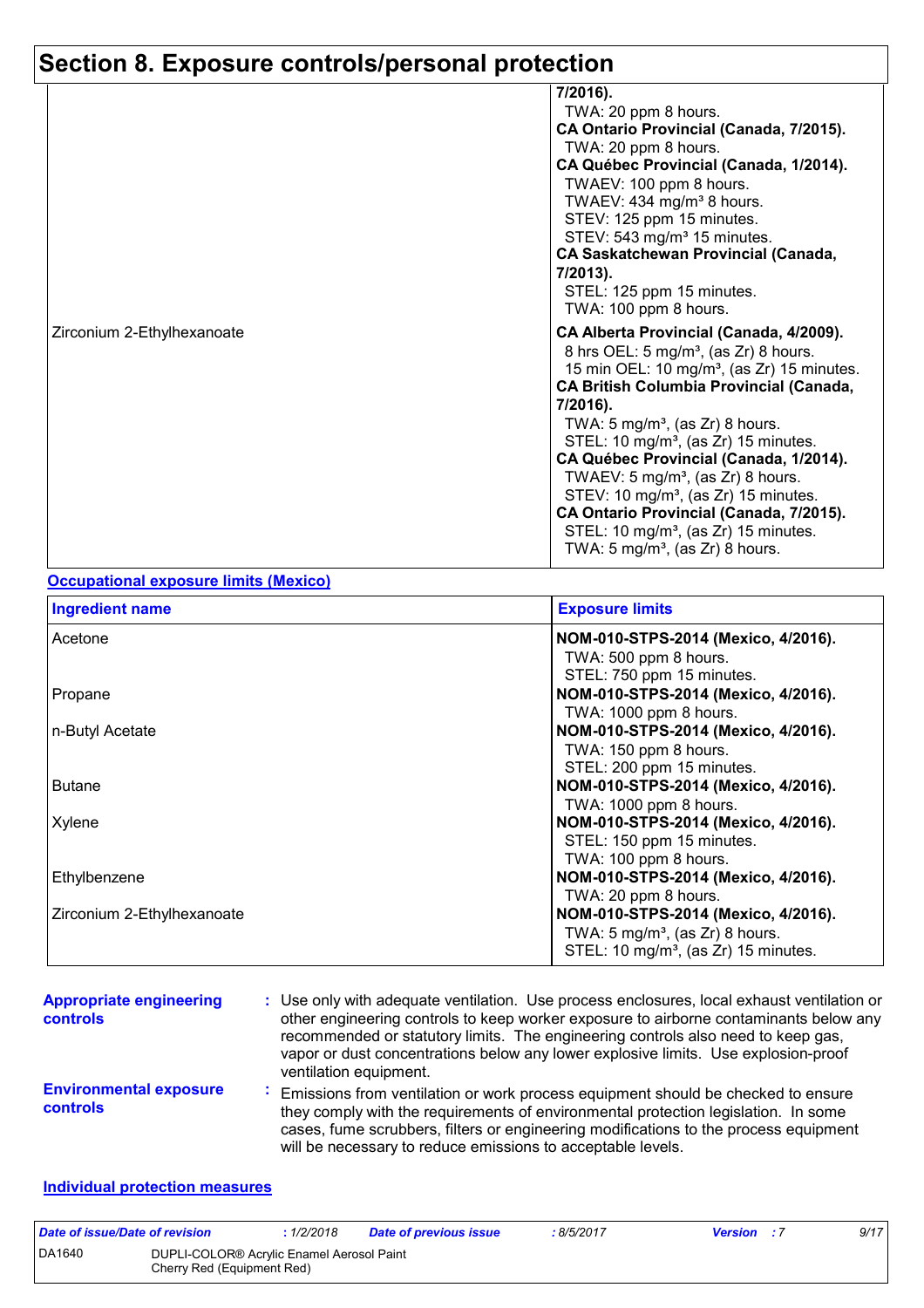| <b>Hygiene measures</b>       | : Wash hands, forearms and face thoroughly after handling chemical products, before<br>eating, smoking and using the lavatory and at the end of the working period.<br>Appropriate techniques should be used to remove potentially contaminated clothing.<br>Contaminated work clothing should not be allowed out of the workplace. Wash<br>contaminated clothing before reusing. Ensure that eyewash stations and safety<br>showers are close to the workstation location.                                                                                                                                            |
|-------------------------------|------------------------------------------------------------------------------------------------------------------------------------------------------------------------------------------------------------------------------------------------------------------------------------------------------------------------------------------------------------------------------------------------------------------------------------------------------------------------------------------------------------------------------------------------------------------------------------------------------------------------|
| <b>Eye/face protection</b>    | : Safety eyewear complying with an approved standard should be used when a risk<br>assessment indicates this is necessary to avoid exposure to liquid splashes, mists,<br>gases or dusts. If contact is possible, the following protection should be worn, unless<br>the assessment indicates a higher degree of protection: chemical splash goggles.                                                                                                                                                                                                                                                                  |
| <b>Skin protection</b>        |                                                                                                                                                                                                                                                                                                                                                                                                                                                                                                                                                                                                                        |
| <b>Hand protection</b>        | : Chemical-resistant, impervious gloves complying with an approved standard should be<br>worn at all times when handling chemical products if a risk assessment indicates this is<br>necessary. Considering the parameters specified by the glove manufacturer, check<br>during use that the gloves are still retaining their protective properties. It should be<br>noted that the time to breakthrough for any glove material may be different for different<br>glove manufacturers. In the case of mixtures, consisting of several substances, the<br>protection time of the gloves cannot be accurately estimated. |
| <b>Body protection</b>        | Personal protective equipment for the body should be selected based on the task being<br>t.<br>performed and the risks involved and should be approved by a specialist before<br>handling this product. When there is a risk of ignition from static electricity, wear anti-<br>static protective clothing. For the greatest protection from static discharges, clothing<br>should include anti-static overalls, boots and gloves.                                                                                                                                                                                     |
| <b>Other skin protection</b>  | : Appropriate footwear and any additional skin protection measures should be selected<br>based on the task being performed and the risks involved and should be approved by a<br>specialist before handling this product.                                                                                                                                                                                                                                                                                                                                                                                              |
| <b>Respiratory protection</b> | : Based on the hazard and potential for exposure, select a respirator that meets the<br>appropriate standard or certification. Respirators must be used according to a<br>respiratory protection program to ensure proper fitting, training, and other important<br>aspects of use.                                                                                                                                                                                                                                                                                                                                    |

# **Section 9. Physical and chemical properties**

| <b>Appearance</b>                                 |                                                                                                   |
|---------------------------------------------------|---------------------------------------------------------------------------------------------------|
| <b>Physical state</b>                             | $:$ Liquid.                                                                                       |
| <b>Color</b>                                      | : Not available.                                                                                  |
| Odor                                              | : Not available.                                                                                  |
| <b>Odor threshold</b>                             | : Not available.                                                                                  |
| pH                                                | : 7                                                                                               |
| <b>Melting point</b>                              | : Not available.                                                                                  |
| <b>Boiling point</b>                              | : Not available.                                                                                  |
| <b>Flash point</b>                                | : Closed cup: -29°C (-20.2°F) [Pensky-Martens Closed Cup]                                         |
| <b>Evaporation rate</b>                           | $: 5.6$ (butyl acetate = 1)                                                                       |
| <b>Flammability (solid, gas)</b>                  | : Not available.                                                                                  |
| Lower and upper explosive<br>(flammable) limits   | $:$ Lower: $0.9\%$<br>Upper: 12.8%                                                                |
| <b>Vapor pressure</b>                             | : 101.3 kPa (760 mm Hg) [at $20^{\circ}$ C]                                                       |
| <b>Vapor density</b>                              | : $1.55$ [Air = 1]                                                                                |
| <b>Relative density</b>                           | : 0.73                                                                                            |
| <b>Solubility</b>                                 | : Not available.                                                                                  |
| <b>Partition coefficient: n-</b><br>octanol/water | : Not available.                                                                                  |
| <b>Auto-ignition temperature</b>                  | : Not available.                                                                                  |
| <b>Decomposition temperature</b>                  | : Not available.                                                                                  |
| <b>Viscosity</b>                                  | Kinematic (40°C (104°F)): <0.205 cm <sup>2</sup> /s (<20.5 cSt)                                   |
| <b>Molecular weight</b>                           | Not applicable.                                                                                   |
| <b>Date of issue/Date of revision</b>             | : 1/2/2018<br>10/17<br><b>Date of previous issue</b><br>:8/5/2017<br><b>Version</b><br>$\cdot$ :7 |
| DA1640<br>Cherry Red (Equipment Red)              | DUPLI-COLOR® Acrylic Enamel Aerosol Paint                                                         |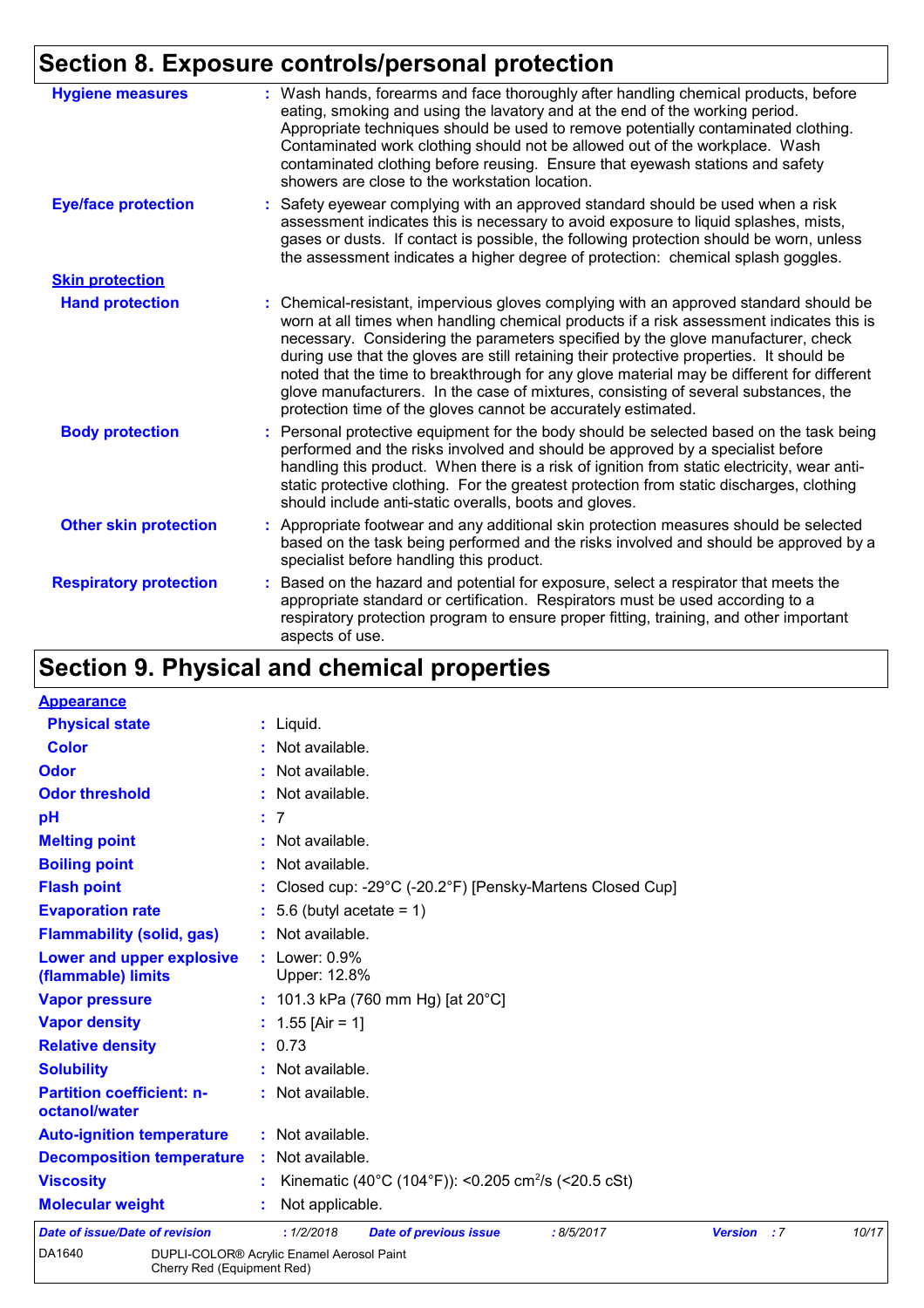# **Section 9. Physical and chemical properties**

### **Aerosol product**

| <b>Type of aerosol</b> | : Spray    |
|------------------------|------------|
|                        | . <i>.</i> |

**Heat of combustion :** 29.318 kJ/g

## **Section 10. Stability and reactivity**

| <b>Reactivity</b>                                   | : No specific test data related to reactivity available for this product or its ingredients.              |
|-----------------------------------------------------|-----------------------------------------------------------------------------------------------------------|
| <b>Chemical stability</b>                           | : The product is stable.                                                                                  |
| <b>Possibility of hazardous</b><br><b>reactions</b> | : Under normal conditions of storage and use, hazardous reactions will not occur.                         |
| <b>Conditions to avoid</b>                          | : Avoid all possible sources of ignition (spark or flame).                                                |
| <b>Incompatible materials</b>                       | : No specific data.                                                                                       |
| <b>Hazardous decomposition</b><br>products          | : Under normal conditions of storage and use, hazardous decomposition products should<br>not be produced. |

# **Section 11. Toxicological information**

### **Information on toxicological effects**

**Acute toxicity**

| <b>Product/ingredient name</b> | <b>Result</b>                | <b>Species</b> | <b>Dose</b>              | <b>Exposure</b> |
|--------------------------------|------------------------------|----------------|--------------------------|-----------------|
| Acetone                        | LD50 Oral                    | Rat            | 5800 mg/kg               |                 |
| n-Butyl Acetate                | LD50 Dermal                  | Rabbit         | >17600 mg/kg             |                 |
|                                | LD50 Oral                    | Rat            | 10768 mg/kg              |                 |
| <b>Butane</b>                  | <b>LC50 Inhalation Vapor</b> | Rat            | 658000 mg/m <sup>3</sup> | 14 hours        |
| Ethyl 3-Ethoxypropionate       | LD50 Oral                    | Rat            | 3200 mg/kg               |                 |
| Xylene                         | LC50 Inhalation Gas.         | Rat            | 5000 ppm                 | 4 hours         |
|                                | LD50 Oral                    | Rat            | 4300 mg/kg               |                 |
| Ethylbenzene                   | LD50 Dermal                  | Rabbit         | >5000 mg/kg              |                 |
|                                | LD50 Oral                    | Rat            | 3500 mg/kg               |                 |
| Zirconium 2-Ethylhexanoate     | LD50 Dermal                  | Rabbit         | $>5$ g/kg                |                 |
|                                | LD50 Oral                    | Rat            | $>5$ g/kg                |                 |

#### **Irritation/Corrosion**

| <b>Product/ingredient name</b> | <b>Result</b>            | <b>Species</b> | <b>Score</b> | <b>Exposure</b> | <b>Observation</b>       |
|--------------------------------|--------------------------|----------------|--------------|-----------------|--------------------------|
| Acetone                        | Eyes - Mild irritant     | Human          |              | 186300 parts    | $\blacksquare$           |
|                                |                          |                |              | per million     |                          |
|                                | Eyes - Mild irritant     | Rabbit         |              | 10 microliters  |                          |
|                                | Eyes - Moderate irritant | Rabbit         |              | 24 hours 20     | $\blacksquare$           |
|                                |                          |                |              | milligrams      |                          |
|                                | Eyes - Severe irritant   | Rabbit         |              | 20 milligrams   |                          |
|                                | Skin - Mild irritant     | Rabbit         |              | 24 hours 500    |                          |
|                                |                          |                |              | milligrams      |                          |
|                                | Skin - Mild irritant     | Rabbit         |              | 395             | $\overline{\phantom{0}}$ |
|                                |                          |                |              | milligrams      |                          |
| n-Butyl Acetate                | Eyes - Moderate irritant | Rabbit         |              | 100             |                          |
|                                |                          |                |              | milligrams      |                          |
|                                | Skin - Moderate irritant | Rabbit         |              | 24 hours 500    | $\overline{\phantom{a}}$ |
|                                |                          |                |              | milligrams      |                          |
| Ethyl 3-Ethoxypropionate       | Skin - Mild irritant     | Rabbit         |              | 24 hours 500    | $\overline{\phantom{a}}$ |
|                                |                          |                |              | milligrams      |                          |
| Xylene                         | Eyes - Mild irritant     | Rabbit         |              | 87 milligrams   |                          |
|                                | Eyes - Severe irritant   | Rabbit         |              | 24 hours 5      | ٠                        |
|                                |                          |                |              | milligrams      |                          |
|                                |                          |                |              |                 |                          |

| Date of issue/Date of revision |                                                                                     | 1/2/2018 | Date of previous issue | : 8/5/2017 | <b>Version</b> : 7 | 11/17 |
|--------------------------------|-------------------------------------------------------------------------------------|----------|------------------------|------------|--------------------|-------|
| DA1640                         | DUPLI-COLOR <sup>®</sup> Acrylic Enamel Aerosol Paint<br>Cherry Red (Equipment Red) |          |                        |            |                    |       |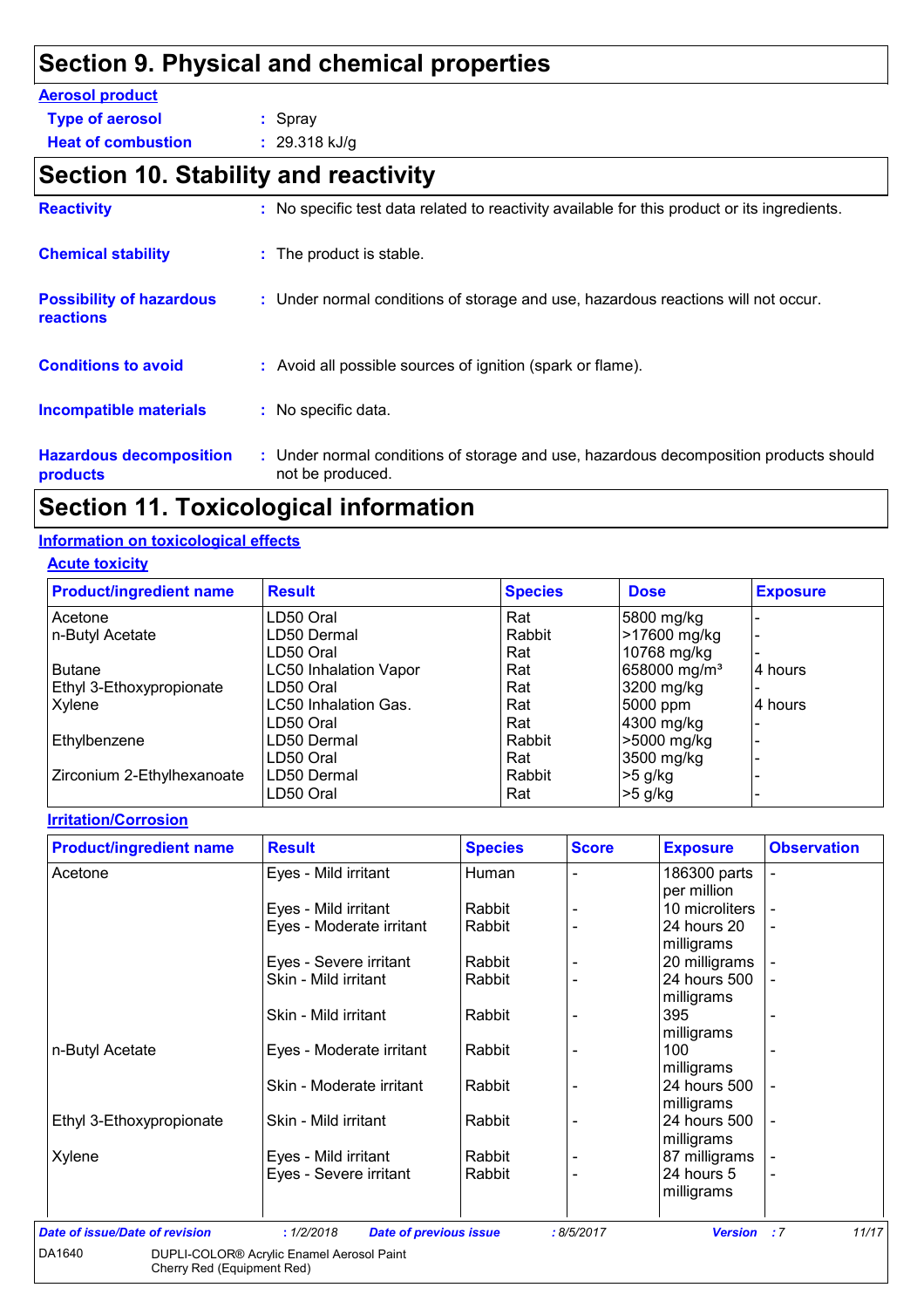## **Section 11. Toxicological information**

|                         | <b>OUGLICII II. IUAICOIOGICAI IIIIUIIIIAUUII</b> |        |                                            |  |
|-------------------------|--------------------------------------------------|--------|--------------------------------------------|--|
|                         | Skin - Mild irritant                             | Rat    | 8 hours 60<br>microliters                  |  |
|                         | Skin - Moderate irritant                         | Rabbit | 24 hours 500<br>milligrams                 |  |
|                         | Skin - Moderate irritant                         | Rabbit | 100 Percent                                |  |
| Ethylbenzene            | Eyes - Severe irritant                           | Rabbit | 500<br>milligrams                          |  |
|                         | Skin - Mild irritant                             | Rabbit | 24 hours 15<br>milligrams                  |  |
| <b>Titanium Dioxide</b> | Skin - Mild irritant                             | Human  | 72 hours 300<br>Micrograms<br>Intermittent |  |

### **Sensitization**

Not available.

#### **Mutagenicity**

Not available.

#### **Carcinogenicity**

Not available.

### **Classification**

| <b>Product/ingredient name</b> | <b>OSHA</b> | <b>IARC</b> | <b>NTP</b> |
|--------------------------------|-------------|-------------|------------|
| Xylene                         |             | u           |            |
| Ethylbenzene                   |             | 2B          |            |
| <b>Titanium Dioxide</b>        |             | 2B          |            |

### **Reproductive toxicity**

Not available.

#### **Teratogenicity**

Not available.

#### **Specific target organ toxicity (single exposure)**

| <b>Name</b>                       | <b>Category</b>          | <b>Route of</b><br>exposure        | <b>Target organs</b>                                                        |
|-----------------------------------|--------------------------|------------------------------------|-----------------------------------------------------------------------------|
| Acetone                           | Category 3               | Not applicable.                    | Respiratory tract<br>irritation and<br>Narcotic effects                     |
| Propane                           | Category 3               | Not applicable.                    | Respiratory tract<br>irritation and<br>Narcotic effects                     |
| Lt. Aliphatic Hydrocarbon Solvent | Category 3               | Not applicable.                    | Respiratory tract<br>irritation and<br>Narcotic effects                     |
| n-Butyl Acetate<br><b>Butane</b>  | Category 3<br>Category 3 | Not applicable.<br>Not applicable. | Narcotic effects<br>Respiratory tract<br>irritation and<br>Narcotic effects |
| Xylene                            | Category 3               | Not applicable.                    | Respiratory tract<br>irritation                                             |
| Ethylbenzene                      | Category 3               | Not applicable.                    | Respiratory tract<br>irritation and<br>Narcotic effects                     |

**Specific target organ toxicity (repeated exposure)**

|  | <b>Date of issue/Date of re</b> |  |  |  |  |  |  |
|--|---------------------------------|--|--|--|--|--|--|
|--|---------------------------------|--|--|--|--|--|--|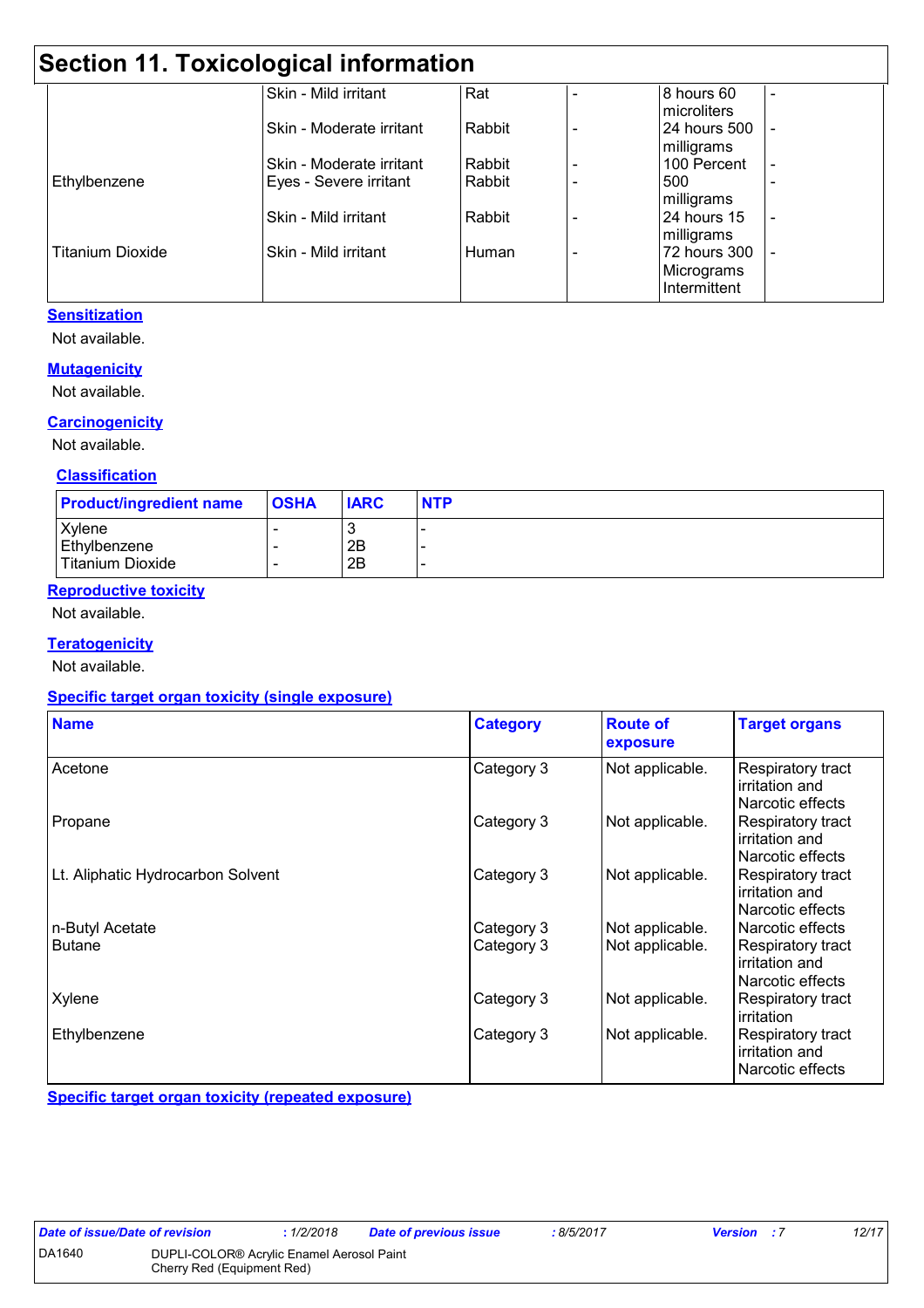# **Section 11. Toxicological information**

| <b>Name</b>                                                                        | <b>Category</b>                                                    | <b>Route of</b><br>exposure                                                            | <b>Target organs</b>                                                                     |
|------------------------------------------------------------------------------------|--------------------------------------------------------------------|----------------------------------------------------------------------------------------|------------------------------------------------------------------------------------------|
| Acetone<br>Propane<br>Lt. Aliphatic Hydrocarbon Solvent<br><b>Butane</b><br>Xylene | Category 2<br>Category 2<br>Category 2<br>Category 2<br>Category 2 | Not determined<br>Not determined<br>Not determined<br>Not determined<br>Not determined | Not determined<br>l Not determined<br>Not determined<br>Not determined<br>Not determined |
| Ethylbenzene                                                                       | Category 2                                                         | Not determined                                                                         | Not determined                                                                           |

#### **Aspiration hazard**

| <b>Name</b>                       | <b>Result</b>                         |
|-----------------------------------|---------------------------------------|
| Propane                           | <b>ASPIRATION HAZARD - Category 1</b> |
| Lt. Aliphatic Hydrocarbon Solvent | <b>ASPIRATION HAZARD - Category 1</b> |
| <b>Butane</b>                     | <b>ASPIRATION HAZARD - Category 1</b> |
| Xylene                            | <b>ASPIRATION HAZARD - Category 1</b> |
| Ethylbenzene                      | <b>ASPIRATION HAZARD - Category 1</b> |

| <b>Information on the likely</b> | : Not ava |
|----------------------------------|-----------|
| routes of exposure               |           |

ailable.

## **Potential acute health effects**

| <u>T otomnai acuto noditii choots</u> |                                                                                                                              |
|---------------------------------------|------------------------------------------------------------------------------------------------------------------------------|
| Eye contact                           | : Causes serious eye irritation.                                                                                             |
| <b>Inhalation</b>                     | : Can cause central nervous system (CNS) depression. May cause drowsiness or<br>dizziness. May cause respiratory irritation. |
| <b>Skin contact</b>                   | : Causes skin irritation. May cause an allergic skin reaction.                                                               |
| <b>Ingestion</b>                      | : Can cause central nervous system (CNS) depression. May be fatal if swallowed and<br>enters airways.                        |

#### **Symptoms related to the physical, chemical and toxicological characteristics**

| Eye contact         | : Adverse symptoms may include the following:<br>pain or irritation<br>watering<br>redness                                                                                                                                                                              |
|---------------------|-------------------------------------------------------------------------------------------------------------------------------------------------------------------------------------------------------------------------------------------------------------------------|
| <b>Inhalation</b>   | : Adverse symptoms may include the following:<br>respiratory tract irritation<br>coughing<br>nausea or vomiting<br>headache<br>drowsiness/fatigue<br>dizziness/vertigo<br>unconsciousness<br>reduced fetal weight<br>increase in fetal deaths<br>skeletal malformations |
| <b>Skin contact</b> | : Adverse symptoms may include the following:<br>irritation<br>redness<br>reduced fetal weight<br>increase in fetal deaths<br>skeletal malformations                                                                                                                    |
| <b>Ingestion</b>    | : Adverse symptoms may include the following:<br>nausea or vomiting<br>reduced fetal weight<br>increase in fetal deaths<br>skeletal malformations                                                                                                                       |

#### **Delayed and immediate effects and also chronic effects from short and long term exposure Short term exposure**

| Date of issue/Date of revision |                                                                         | 1/2/2018 | Date of previous issue | 8/5/2017 | <b>Version</b> : 7 | 13/17 |
|--------------------------------|-------------------------------------------------------------------------|----------|------------------------|----------|--------------------|-------|
| DA1640                         | DUPLI-COLOR® Acrylic Enamel Aerosol Paint<br>Cherry Red (Equipment Red) |          |                        |          |                    |       |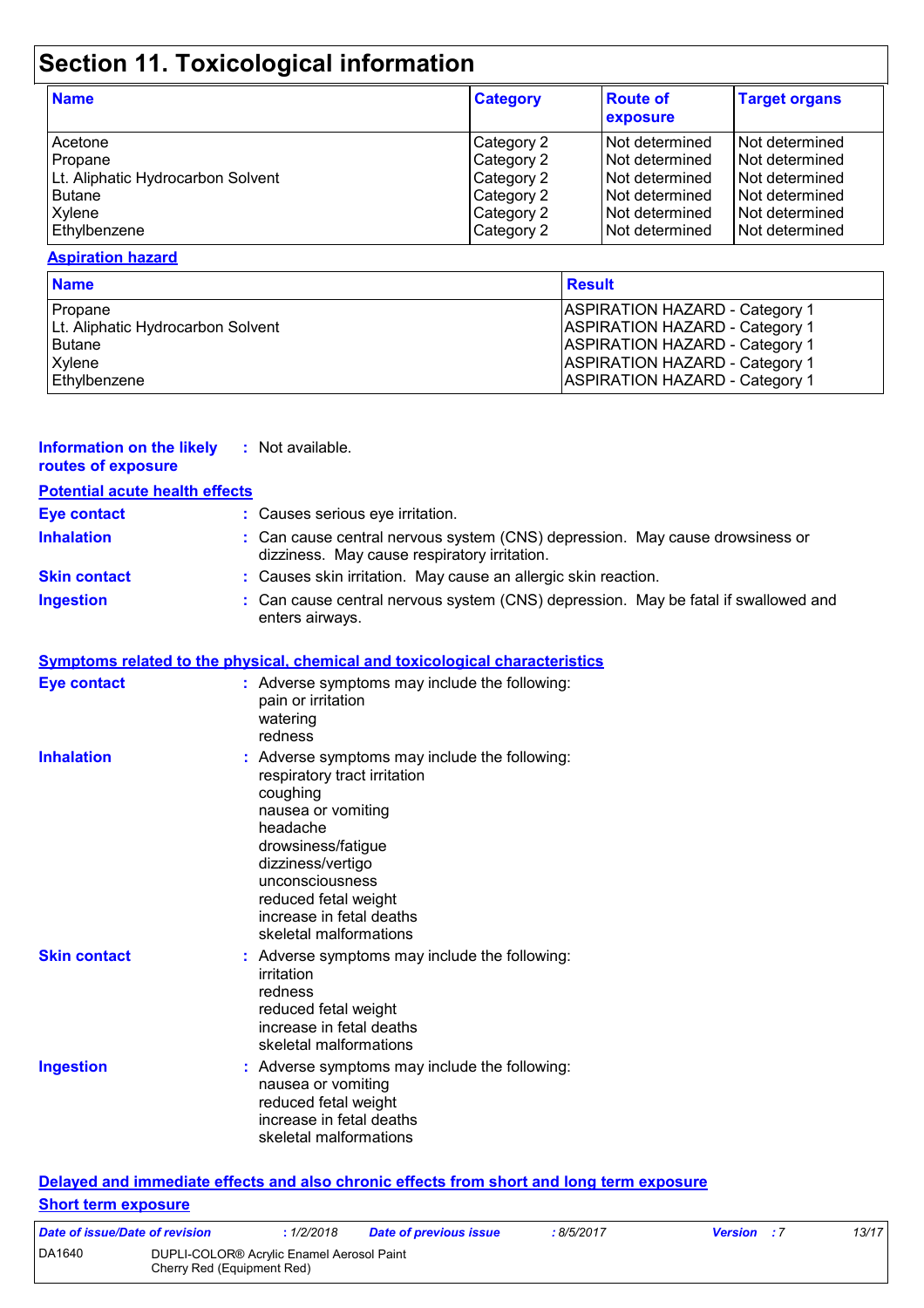| <b>Potential immediate</b><br>effects        | : Not available.                                                                                                                                                               |
|----------------------------------------------|--------------------------------------------------------------------------------------------------------------------------------------------------------------------------------|
| <b>Potential delayed effects</b>             | : Not available.                                                                                                                                                               |
| <b>Long term exposure</b>                    |                                                                                                                                                                                |
| <b>Potential immediate</b><br><b>effects</b> | : Not available.                                                                                                                                                               |
| <b>Potential delayed effects</b>             | : Not available.                                                                                                                                                               |
| <b>Potential chronic health effects</b>      |                                                                                                                                                                                |
| Not available.                               |                                                                                                                                                                                |
| <b>General</b>                               | : May cause damage to organs through prolonged or repeated exposure. Once<br>sensitized, a severe allergic reaction may occur when subsequently exposed to very low<br>levels. |
| <b>Carcinogenicity</b>                       | : Suspected of causing cancer. Risk of cancer depends on duration and level of<br>exposure.                                                                                    |
| <b>Mutagenicity</b>                          | : No known significant effects or critical hazards.                                                                                                                            |
| <b>Teratogenicity</b>                        | : Suspected of damaging the unborn child.                                                                                                                                      |
| <b>Developmental effects</b>                 | : No known significant effects or critical hazards.                                                                                                                            |
| <b>Fertility effects</b>                     | : No known significant effects or critical hazards.                                                                                                                            |

### **Numerical measures of toxicity**

### **Acute toxicity estimates**

| <b>Route</b>       | <b>ATE value</b> |
|--------------------|------------------|
| Oral               | 36787.5 mg/kg    |
| Dermal             | 22026.1 mg/kg    |
| Inhalation (gases) | 98371.6 ppm      |

# **Section 12. Ecological information**

### **Toxicity**

| <b>Product/ingredient name</b> | <b>Result</b>                         | <b>Species</b>                             | <b>Exposure</b> |
|--------------------------------|---------------------------------------|--------------------------------------------|-----------------|
| Acetone                        | Acute EC50 7200000 µg/l Fresh water   | Algae - Selenastrum sp.                    | 96 hours        |
|                                | Acute LC50 6000000 µg/l Fresh water   | Crustaceans - Gammarus pulex               | 48 hours        |
|                                | Acute LC50 6900 mg/l Fresh water      | Daphnia - Daphnia magna                    | 48 hours        |
|                                | Acute LC50 5600 ppm Fresh water       | Fish - Poecilia reticulata                 | 96 hours        |
|                                | Chronic NOEC 4.95 mg/l Marine water   | Algae - Ulva pertusa                       | 96 hours        |
|                                | Chronic NOEC 0.016 ml/L Fresh water   | Crustaceans - Daphniidae                   | 21 days         |
|                                | Chronic NOEC 0.1 ml/L Fresh water     | Daphnia - Daphnia magna -<br>Neonate       | 21 days         |
|                                | Chronic NOEC 0.1 mg/l Fresh water     | Fish - Fundulus heteroclitus               | 4 weeks         |
| Lt. Aliphatic Hydrocarbon      | Acute LC50 >100000 ppm Fresh water    | Fish - Oncorhynchus mykiss                 | 96 hours        |
| Solvent                        |                                       |                                            |                 |
| n-Butyl Acetate                | Acute LC50 32 mg/l Marine water       | Crustaceans - Artemia salina               | 48 hours        |
|                                | Acute LC50 18000 µg/l Fresh water     | Fish - Pimephales promelas                 | 96 hours        |
| Xylene                         | Acute LC50 8500 µg/l Marine water     | Crustaceans - Palaemonetes<br>pugio        | 48 hours        |
|                                | Acute LC50 13400 µg/l Fresh water     | Fish - Pimephales promelas                 | 96 hours        |
| Ethylbenzene                   | Acute EC50 4600 µg/l Fresh water      | Algae - Pseudokirchneriella<br>subcapitata | 72 hours        |
|                                | Acute EC50 3600 µg/l Fresh water      | Algae - Pseudokirchneriella<br>subcapitata | 96 hours        |
|                                | Acute EC50 6530 µg/l Fresh water      | Crustaceans - Artemia sp. -<br>Nauplii     | 48 hours        |
|                                | Acute EC50 2930 µg/l Fresh water      | Daphnia - Daphnia magna -<br>Neonate       | 48 hours        |
|                                | Acute LC50 4200 µg/l Fresh water      | Fish - Oncorhynchus mykiss                 | 96 hours        |
| <b>Titanium Dioxide</b>        | Acute LC50 >1000000 µg/l Marine water | Fish - Fundulus heteroclitus               | 96 hours        |

| Date of issue/Date of revision |                                                                                     | 1/2/2018 | Date of previous issue | 8/5/2017 | <b>Version</b> : 7 | 14/17 |
|--------------------------------|-------------------------------------------------------------------------------------|----------|------------------------|----------|--------------------|-------|
| DA1640                         | DUPLI-COLOR <sup>®</sup> Acrylic Enamel Aerosol Paint<br>Cherry Red (Equipment Red) |          |                        |          |                    |       |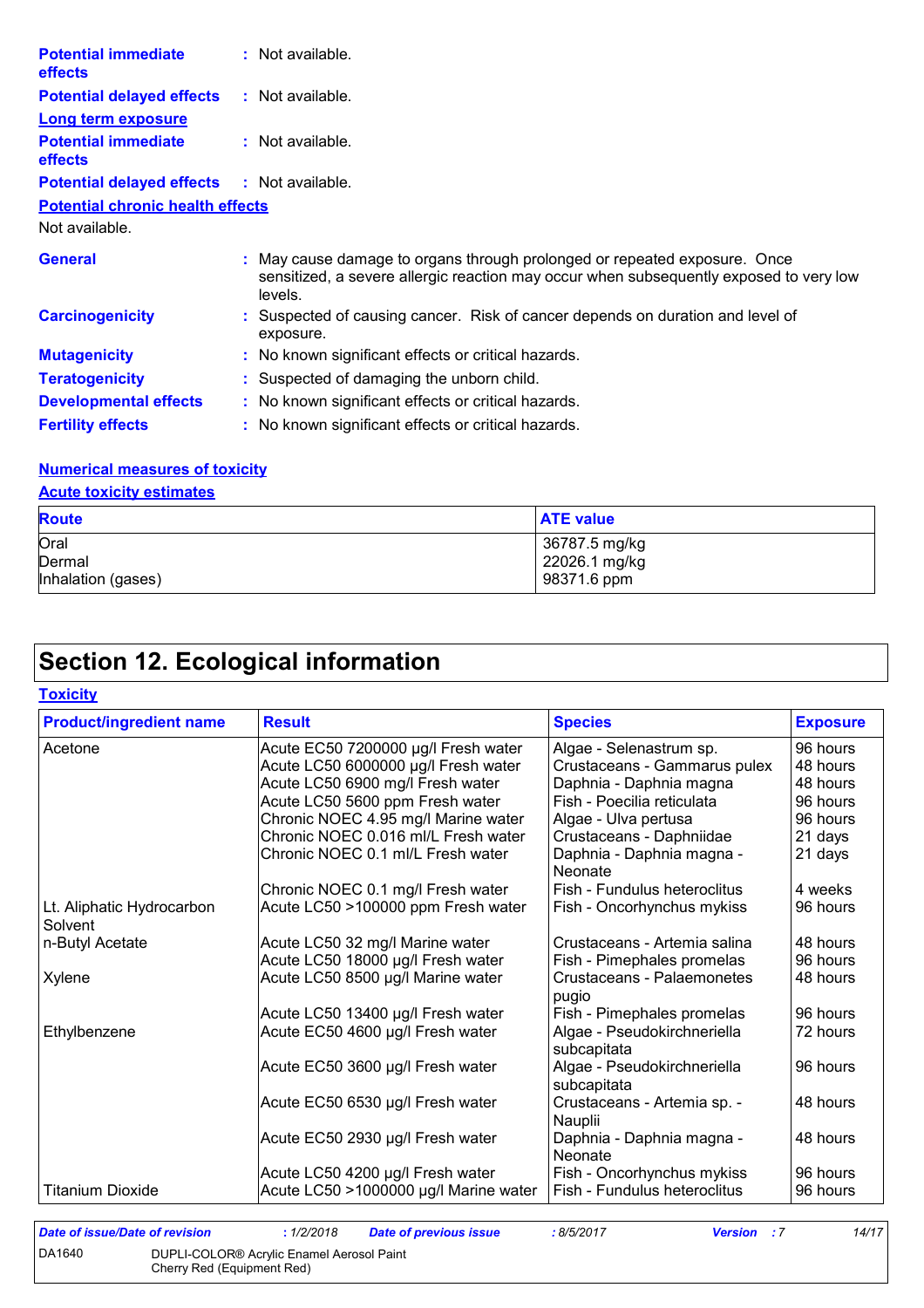## **Section 12. Ecological information**

#### **Persistence and degradability**

| <b>Product/ingredient name</b> | <b>Aquatic half-life</b> | <b>Photolysis</b> | Biodegradability |
|--------------------------------|--------------------------|-------------------|------------------|
| Acetone                        |                          |                   | Readily          |
| n-Butyl Acetate                |                          |                   | Readily          |
| <b>Xylene</b>                  |                          |                   | Readily          |
| Ethylbenzene                   |                          |                   | Readily          |

#### **Bioaccumulative potential**

| <b>Product/ingredient name</b>       | $LogPow$ | <b>BCF</b>                      | <b>Potential</b> |
|--------------------------------------|----------|---------------------------------|------------------|
| Lt. Aliphatic Hydrocarbon<br>Solvent |          | 10 to 2500                      | high             |
| Xylene<br>Zirconium 2-Ethylhexanoate |          | $ 8.1 \text{ to } 25.9$<br>2.96 | low<br>low       |

#### **Mobility in soil**

**Soil/water partition coefficient (KOC) :** Not available.

**Other adverse effects** : No known significant effects or critical hazards.

### **Section 13. Disposal considerations**

The generation of waste should be avoided or minimized wherever possible. Disposal of this product, solutions and any by-products should at all times comply with the requirements of environmental protection and waste disposal legislation and any regional local authority requirements. Dispose of surplus and non-recyclable products via a licensed waste disposal contractor. Waste should not be disposed of untreated to the sewer unless fully compliant with the requirements of all authorities with jurisdiction. Waste packaging should be recycled. Incineration or landfill should only be considered when recycling is not feasible. This material and its container must be disposed of in a safe way. Empty containers or liners may retain some product residues. Do not puncture or incinerate container. **Disposal methods :**

## **Section 14. Transport information**

|                                       | <b>DOT</b><br><b>Classification</b>                                     | <b>TDG</b><br><b>Classification</b> | <b>Mexico</b><br><b>Classification</b> | <b>IATA</b>            | <b>IMDG</b>          |
|---------------------------------------|-------------------------------------------------------------------------|-------------------------------------|----------------------------------------|------------------------|----------------------|
| <b>UN number</b>                      | <b>UN1950</b>                                                           | <b>UN1950</b>                       | <b>UN1950</b>                          | <b>UN1950</b>          | <b>UN1950</b>        |
| <b>UN proper</b><br>shipping name     | <b>AEROSOLS</b>                                                         | <b>AEROSOLS</b>                     | <b>AEROSOLS</b>                        | AEROSOLS,<br>flammable | <b>AEROSOLS</b>      |
| <b>Transport</b><br>hazard class(es)  | 2.1                                                                     | 2.1                                 | 2.1                                    | 2.1                    | 2.1                  |
| <b>Packing group</b>                  | $\overline{\phantom{a}}$                                                | $\overline{\phantom{a}}$            |                                        | -                      |                      |
| <b>Environmental</b><br>hazards       | No.                                                                     | No.                                 | No.                                    | No.                    | No.                  |
|                                       |                                                                         |                                     |                                        |                        |                      |
| <b>Date of issue/Date of revision</b> | : 1/2/2018                                                              | <b>Date of previous issue</b>       | :8/5/2017                              |                        | 15/17<br>Version : 7 |
| DA1640                                | DUPLI-COLOR® Acrylic Enamel Aerosol Paint<br>Cherry Red (Equipment Red) |                                     |                                        |                        |                      |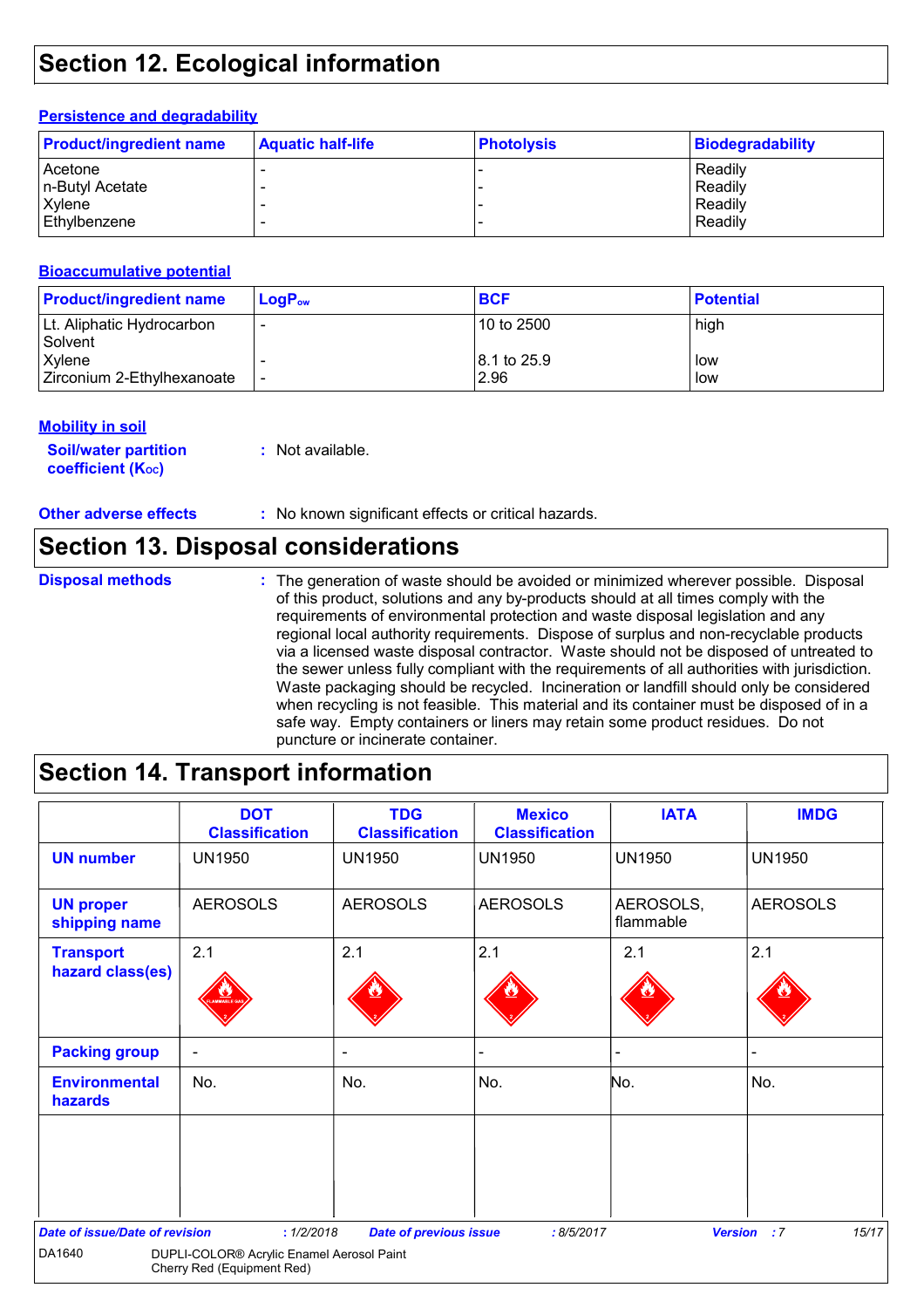| <b>Section 14. Transport information</b>                                                                                                                                                                                                                                                                                                                                                                                                                                                                                                                                                                                                                                                                                   |                |                  |                                                                                                                                                   |                  |  |                                            |
|----------------------------------------------------------------------------------------------------------------------------------------------------------------------------------------------------------------------------------------------------------------------------------------------------------------------------------------------------------------------------------------------------------------------------------------------------------------------------------------------------------------------------------------------------------------------------------------------------------------------------------------------------------------------------------------------------------------------------|----------------|------------------|---------------------------------------------------------------------------------------------------------------------------------------------------|------------------|--|--------------------------------------------|
| <b>Additional</b><br><b>information</b>                                                                                                                                                                                                                                                                                                                                                                                                                                                                                                                                                                                                                                                                                    |                |                  | Product classified<br>as per the<br>following sections<br>of the<br>Transportation of<br>Dangerous Goods<br>Regulations: 2.<br>13-2.17 (Class 2). |                  |  | <b>Emergency</b><br>schedules F-D, S-<br>U |
|                                                                                                                                                                                                                                                                                                                                                                                                                                                                                                                                                                                                                                                                                                                            | <b>ERG No.</b> |                  | <b>ERG No.</b>                                                                                                                                    | <b>ERG No.</b>   |  |                                            |
|                                                                                                                                                                                                                                                                                                                                                                                                                                                                                                                                                                                                                                                                                                                            | 126            |                  | 126                                                                                                                                               | 126              |  |                                            |
| <b>Special precautions for user</b><br>Multi-modal shipping descriptions are provided for informational purposes and do not<br>consider container sizes. The presence of a shipping description for a particular<br>mode of transport (sea, air, etc.), does not indicate that the product is packaged<br>suitably for that mode of transport. All packaging must be reviewed for suitability<br>prior to shipment, and compliance with the applicable regulations is the sole<br>responsibility of the person offering the product for transport. People loading and<br>unloading dangerous goods must be trained on all of the risks deriving from the<br>substances and on all actions in case of emergency situations. |                |                  |                                                                                                                                                   |                  |  |                                            |
| <b>Transport in bulk according</b><br>Not available.<br>to Annex II of MARPOL and<br>the <b>IBC</b> Code                                                                                                                                                                                                                                                                                                                                                                                                                                                                                                                                                                                                                   |                |                  |                                                                                                                                                   |                  |  |                                            |
|                                                                                                                                                                                                                                                                                                                                                                                                                                                                                                                                                                                                                                                                                                                            |                |                  | <b>Proper shipping name</b>                                                                                                                       | : Not available. |  |                                            |
|                                                                                                                                                                                                                                                                                                                                                                                                                                                                                                                                                                                                                                                                                                                            |                | <b>Ship type</b> |                                                                                                                                                   | Not available.   |  |                                            |
|                                                                                                                                                                                                                                                                                                                                                                                                                                                                                                                                                                                                                                                                                                                            |                |                  | <b>Pollution category</b>                                                                                                                         | Not available.   |  |                                            |

## **Section 15. Regulatory information**

### **SARA 313**

SARA 313 (40 CFR 372.45) supplier notification can be found on the Environmental Data Sheet.

#### **California Prop. 65**

WARNING: This product contains chemicals known to the State of California to cause cancer and birth defects or other reproductive harm.

### **Section 16. Other information**

**Hazardous Material Information System (U.S.A.)**



**The customer is responsible for determining the PPE code for this material. For more information on HMIS® Personal Protective Equipment (PPE) codes, consult the HMIS® Implementation Manual.**

**Caution: HMIS® ratings are based on a 0-4 rating scale, with 0 representing minimal hazards or risks, and 4 representing significant hazards or risks. Although HMIS® ratings and the associated label are not required on SDSs or products leaving a facility under 29 CFR 1910.1200, the preparer may choose to provide them. HMIS® ratings are to be used with a fully implemented HMIS® program. HMIS® is a registered trademark and service mark of the American Coatings Association, Inc.**

**Procedure used to derive the classification**